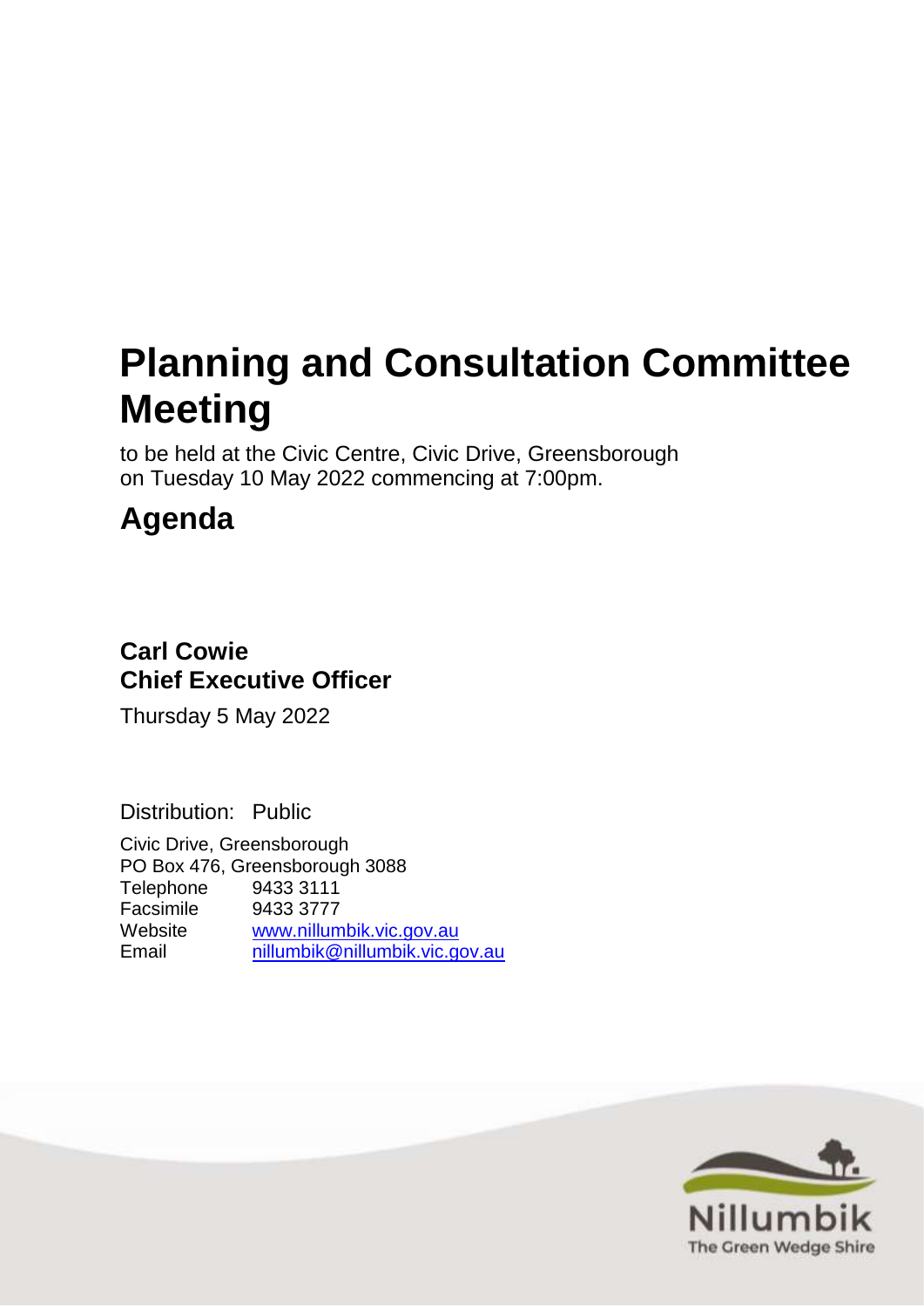## Council ChamberPlanning and Consultation Committee Meeting seating plan  $\overline{a}$

| <b>Cr Natalie</b><br><b>Duffy</b><br>Edendale Ward            |                                                                                                      |                                                                                        |                                                        | <b>Cr Ben Ramcharan</b><br>(Deputy Mayor)<br><b>Sugarloaf Ward</b>                       |
|---------------------------------------------------------------|------------------------------------------------------------------------------------------------------|----------------------------------------------------------------------------------------|--------------------------------------------------------|------------------------------------------------------------------------------------------|
| <b>Cr Karen Egan</b><br><b>Bunjil Ward</b>                    |                                                                                                      |                                                                                        |                                                        | <b>Cr Frances Eyre</b><br>(Mayor)<br><b>Swipers Gully Ward</b>                           |
| <b>Cr Richard</b><br><b>Stockman</b><br><b>Blue Lake Ward</b> |                                                                                                      |                                                                                        |                                                        | <b>Cr Peter Perkins</b><br>(Chairperson<br><b>Planning Matters)</b><br><b>Ellis Ward</b> |
| <b>Katia Croce</b><br>Governance<br>Lead                      | <b>Blaga Naumoski</b><br><b>Executive Manager</b><br>Governance,<br>Communications<br>and Engagement | <b>Cr Geoff Paine</b><br>(Chairperson<br><b>Consultation Matters)</b><br>Wingrove Ward | <b>Carl Cowie</b><br><b>Chief Executive</b><br>Officer |                                                                                          |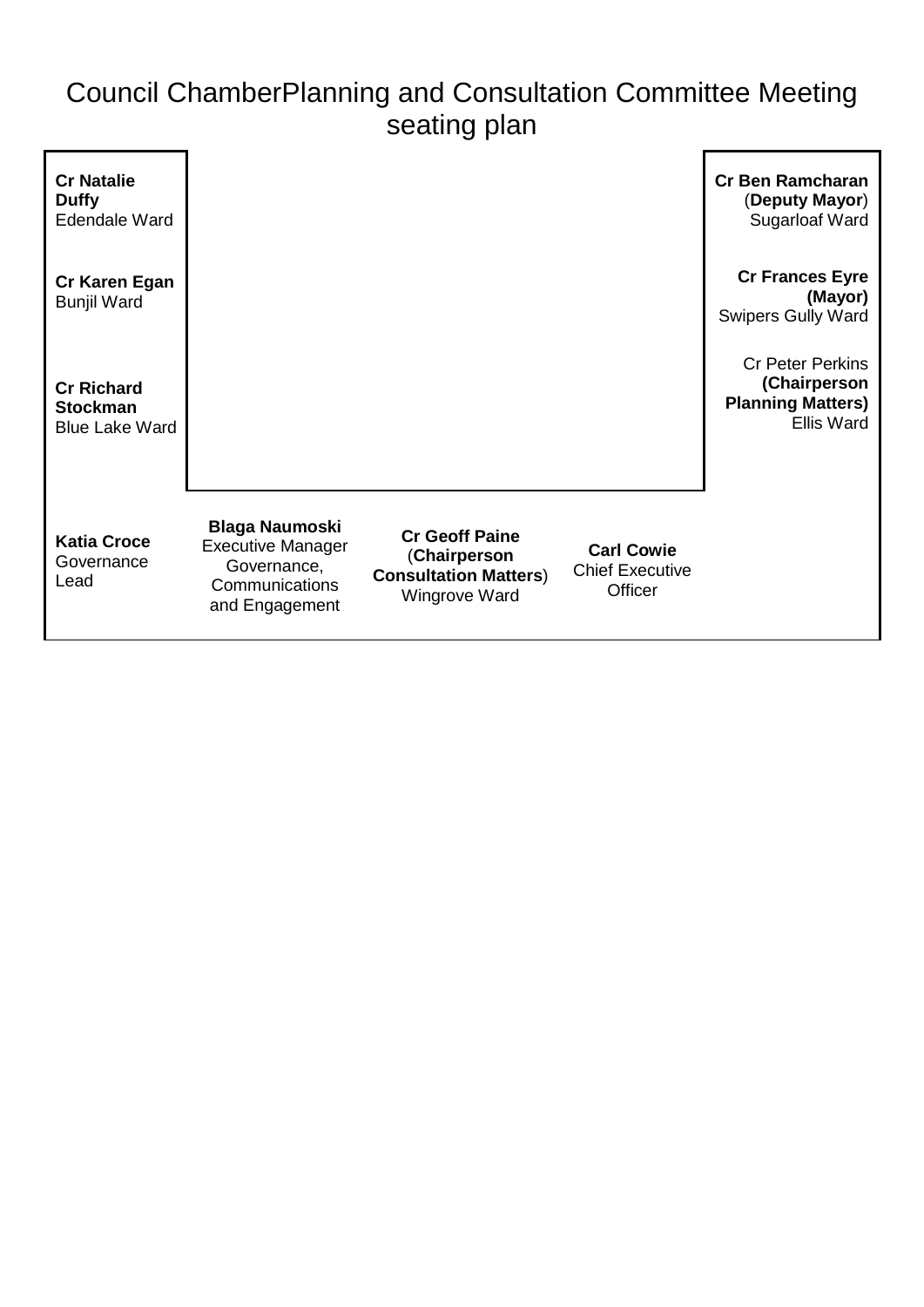|    |                                | <b>Contents</b>                                                                                 |              |
|----|--------------------------------|-------------------------------------------------------------------------------------------------|--------------|
| 1. | <b>Welcome by the Chair</b>    |                                                                                                 | 1            |
| 2. |                                | <b>Acknowledgement of Country</b>                                                               |              |
| 3. | <b>Apologies</b>               |                                                                                                 | 1            |
| 4. |                                | Disclosure of conflicts of interest                                                             | 1            |
| 5. | <b>Confirmation of Minutes</b> |                                                                                                 | $\mathbf{2}$ |
|    | <b>Consultation Matters</b>    |                                                                                                 |              |
|    | PCC.016/22                     | Draft Asset Plan 2022-2032                                                                      | 3            |
|    | PCC.017/22                     | 2022-2023 Budget Submissions                                                                    | 9            |
|    | PCC.018/22                     | BMX and Offroad Biking Facility - Community Consultation report                                 | 13           |
|    | PCC.019/22                     | Concept Plan for implementation of the Graysharps Road,<br>Hurtsbridge Open Space Precinct Plan | 17           |
| 7. |                                | <b>Supplementary and urgent business</b>                                                        | 23           |
| 8. | <b>Confidential reports</b>    |                                                                                                 | 23           |
| 9. | <b>Close of Meeting</b>        |                                                                                                 | 23           |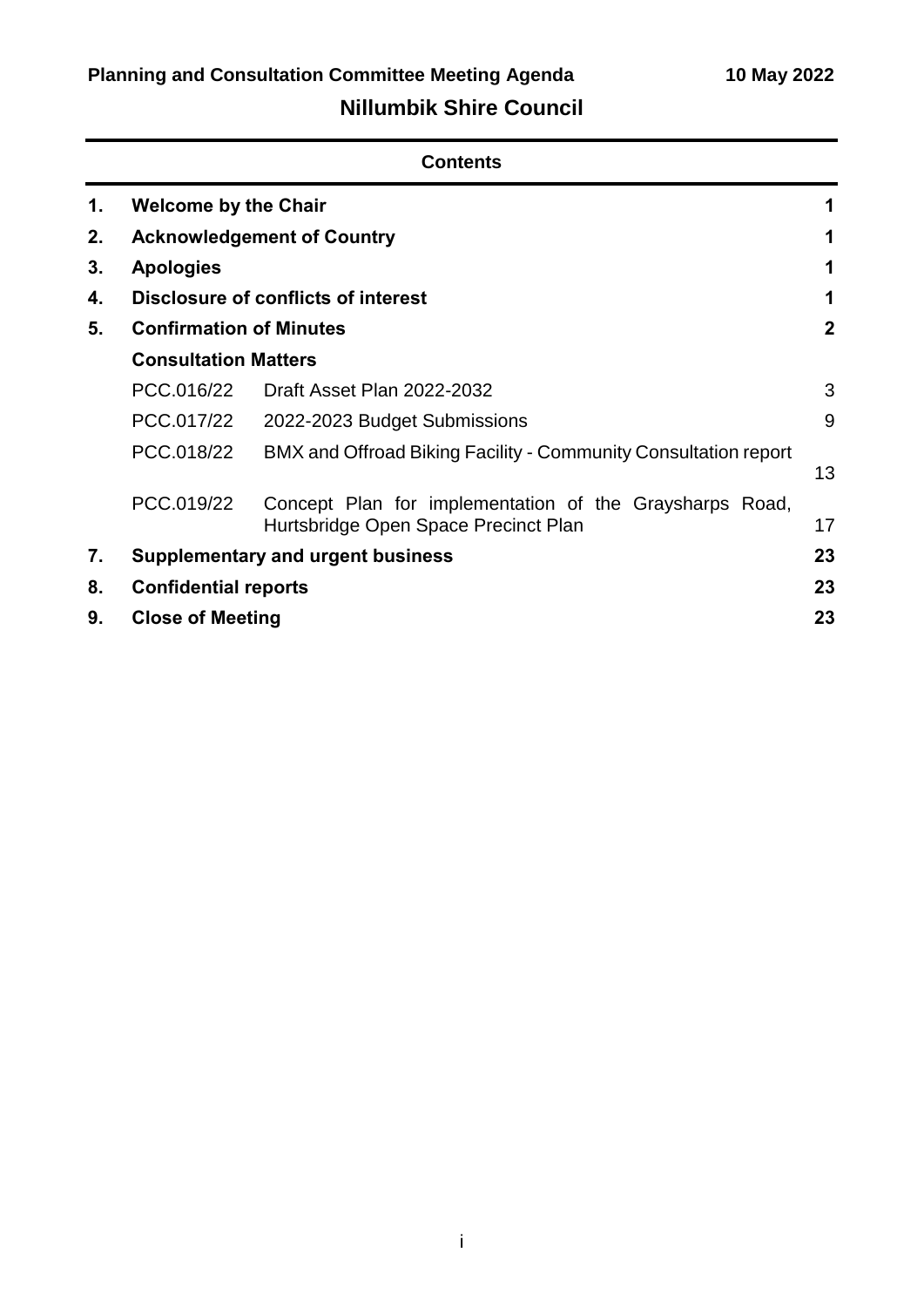## THIS PAGE WAS LEFT INTENTIONALLY BLANK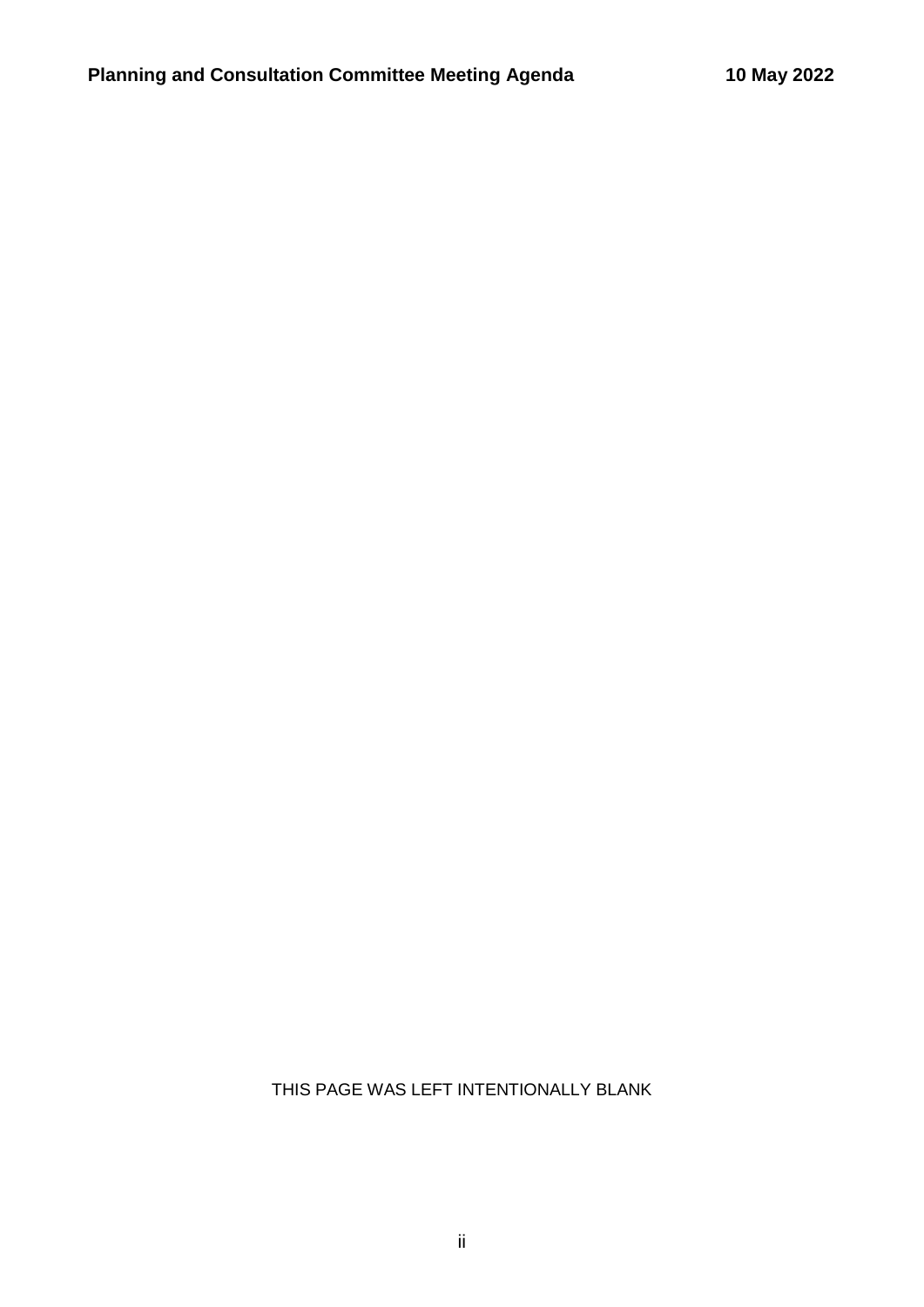## **Nillumbik Shire Council**

## **Agenda of the Planning and Consultation Committee Meeting to be held Tuesday 10 May 2022 commencing at 7:00pm.**

#### <span id="page-4-0"></span>**1. Welcome by the Chair**

Members of the public are advised the meeting will be livestreamed and recorded and the livestream recording will be made publicly available on YouTube and Council's website.

#### <span id="page-4-1"></span>**2. Acknowledgement of Country**

#### **The Acknowledgement of Country to be read by the Chairperson**

Nillumbik Shire Council respectfully acknowledges the Wurundjeri Woi-wurrung people as the Traditional Owners of the Country on which Nillumbik is located, and we value the significance of the Wurundjeri people's history as essential to the unique character of the shire. We pay tribute to all First Nations People living in Nillumbik, give respect to Elders past, present and future, and extend that respect to all First Nations People.

We respect the enduring strength of the Wurundjeri Woi-wurrung and acknowledge the ongoing impacts of past trauma and injustices from European invasion, massacres and genocide committed against First Nations People. We acknowledge that sovereignty was never ceded.

Wurundjeri Woi-wurrung people hold a deep and ongoing connection to this place. We value the distinctive place of our First Nations People in both Nillumbik and Australia's identity; from their cultural heritage and care of the land and waterways, to their ongoing contributions in many fields including academia, agriculture, art, economics, law, sport and politics.

#### <span id="page-4-2"></span>**3. Apologies**

#### **Recommendation**

**That** the apologies be noted.

#### <span id="page-4-3"></span>**4. Disclosure of conflicts of interest**

Committee members should note that any conflicts of interest should also be disclosed immediately before the relevant item.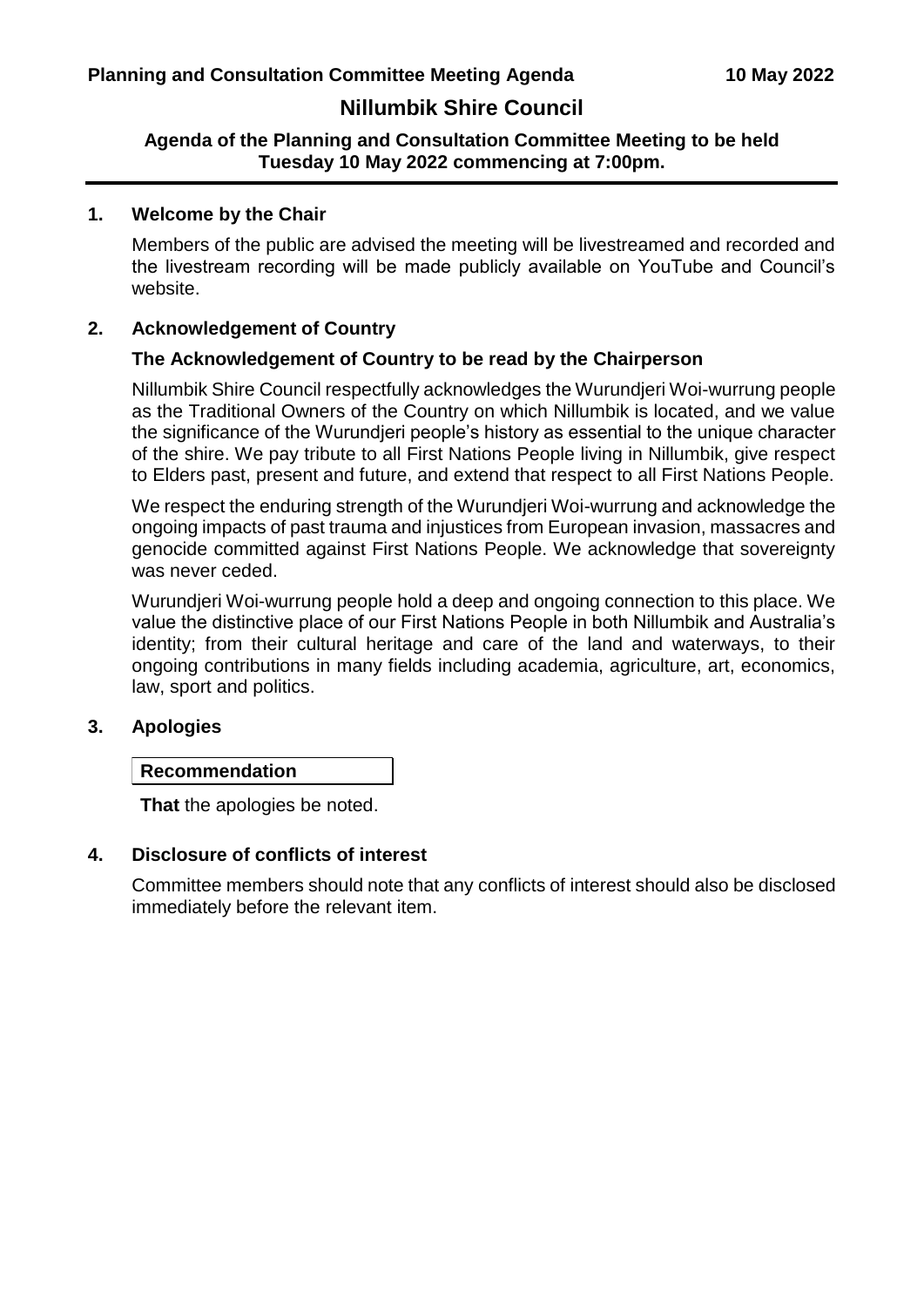#### <span id="page-5-0"></span>**5. Confirmation of Minutes**

## **Summary**

Confirmation of the minutes of the Planning and Consultation Committee Meeting held on Tuesday 12 April 2022.

#### **Recommendation**

**That** the Committee (acting under delegation from Council) confirms the minutes of the Planning and Consultation Committee Meeting held on Tuesday 12 April 2022 (**Attachment 1)**.

#### **Attachments**

[⇨](../../../RedirectToInvalidFileName.aspx?FileName=PCC_10052022_ATT_1188.PDF#PAGE=3)1. Minutes from Meeting held 12 April 2022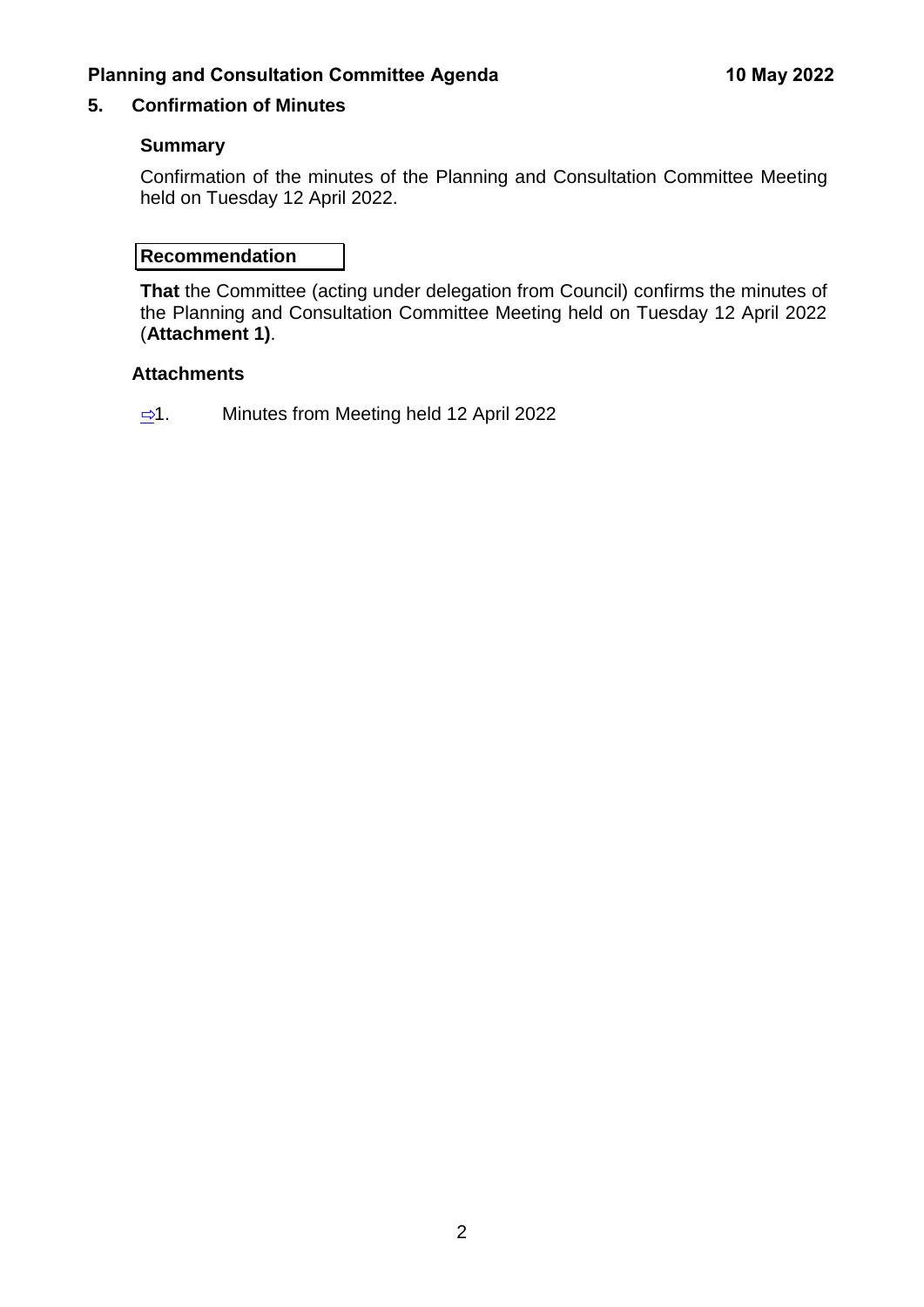#### <span id="page-6-0"></span>**6. Officers' reports**

<span id="page-6-1"></span>**PCC.016/22 Draft Asset Plan 2022-2032**

| ltem:                | <b>Consultation Matter</b>                                     |
|----------------------|----------------------------------------------------------------|
| <b>Distribution:</b> | <b>Public</b>                                                  |
| Manager:             | <b>Hialmar Philipp, Director Operations and Infrastructure</b> |
| Author:              | <b>Enrique Gutierrez, Manager Assets and Capital Works</b>     |

#### **Summary**

Section 92 of the *Local Government Act 2020* (the LGA) specifies the requirement for councils to develop, adopt and keep in force an Asset Plan for at least the next 10 financial years. The Asset Plan provides a high level strategic and financial view of how Council intends to manage its transport, building, drainage and open space assets over such period of time.

In line with such requirements, an Asset Plan must be adopted by Council prior to 30 June 2022.

Council adopted the Draft Asset Plan 2022-2032 (**Attachment 1**) at the Planning and Consultation Committee (PCC) Meeting on 8 March 2022 for the purpose of public exhibition.

The Draft Asset Plan 2022 - 2032 was exhibited for 21 days. No submissions were received.

The purpose of this report is to provide the community with a further opportunity to make a verbal submission on the Draft Asset Plan 2022-2032 prior Council endorsing the Asset Plan at a future Council meeting.

#### **Recommendation**

**That** the Committee (acting under delegation from Council):

- 1. Acknowledges and notes any submissions received from community members who provide any feedback on the Draft Asset Plan 2022 – 2032 (**Attachment 1**).
- 2. Requests a further report to be presented at its June 2022 Council Meeting recommending endorsement of the final version of the Asset Plan 2022 - 2032.

#### **Attachments**

[⇨](../../../RedirectToInvalidFileName.aspx?FileName=PCC_10052022_ATT_1188.PDF#PAGE=41)1. Draft Asset Plan 2022-2032

#### **Discussion**

- 1. The *Local Government Act 2020* (section 92) requires that a Council must develop, adopt and keep in force an Asset Plan that has an outlook of at least 10 years. An Asset Plan should include information about maintenance, renewal, acquisition, expansion, upgrade and disposal and decommissioning in relation to each class of infrastructure asset under the control of the council.
- 2. Council has developed a Draft Asset Plan 2022 2032 (**Attachment 1**), which is required by the LGA to be adopted by Council before 30 June 2022.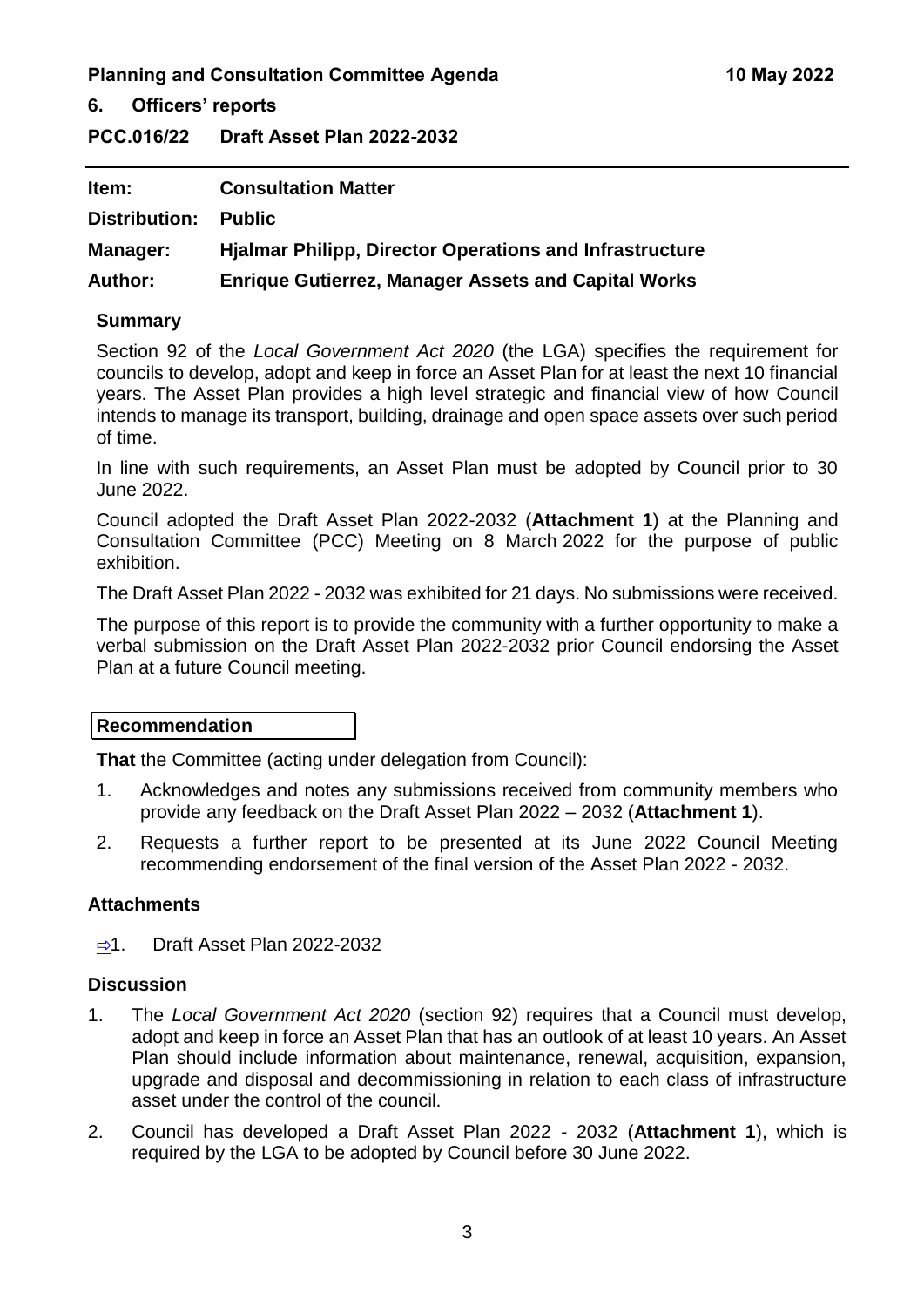## **6. Consultation Matters**

#### **PCC.016/22 Draft Asset Plan 2022-2032**

- 3. The Draft Asset Plan 2022 2032 has been developed through a series of workshops with internal teams across the organisation.
- 4. The below table shows the asset classes that are represented within the four major infrastructure asset categories recognised within the Draft Asset Plan 2022 - 2032. Note: the Plan only covers infrastructure that is under Council's control and is recognised as an asset.

| <b>Asset Category</b> | <b>Asset Classes</b>                                                 |
|-----------------------|----------------------------------------------------------------------|
| Transport             | Road and car parks                                                   |
|                       | <b>Kerbs</b>                                                         |
|                       | Footpaths                                                            |
|                       | Bridge and major culverts                                            |
|                       | <b>Bus shelters</b>                                                  |
| <b>Building</b>       | Buildings (Incl. Sheds & Shelters)                                   |
| Drainage              | Underground pits                                                     |
|                       | Underground pipes                                                    |
|                       | Surface drainage (i.e. wetlands, dams etc.)                          |
| Open Space            | Playgrounds                                                          |
|                       | Playing surfaces (i.e. ovals, basketball courts, hockey fields etc.) |
|                       | Trails and walkways                                                  |
|                       | Footbridges                                                          |

5. The following key sections are included within the Draft Asset Plan 2022 - 2032:

| <b>Section</b>                                    | <b>Details</b>                                                                                                         |
|---------------------------------------------------|------------------------------------------------------------------------------------------------------------------------|
| <b>Strategic Asset</b><br>Management<br>Framework | Defines Council's strategic approach to asset management.                                                              |
| Valuations                                        | Detail the net worth of the assets.                                                                                    |
| <b>Current State of</b><br>Assets                 | Considers the physical condition of assets and whether that<br>condition allows it to meet the intended service level. |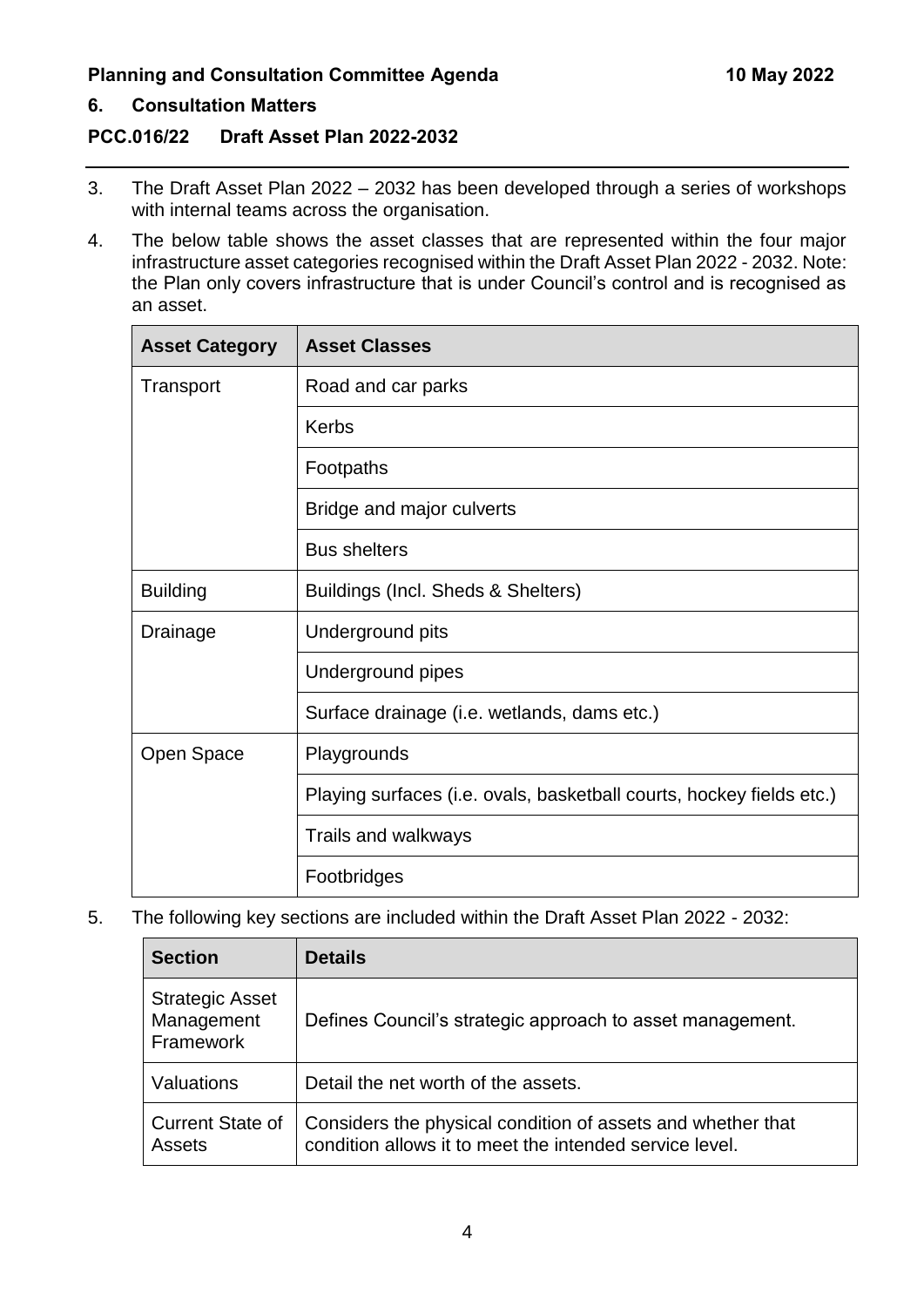#### **6. Consultation Matters**

#### **PCC.016/22 Draft Asset Plan 2022-2032**

| <b>Section</b>                           | <b>Details</b>                                                                                                                                                                                                                                                                   |
|------------------------------------------|----------------------------------------------------------------------------------------------------------------------------------------------------------------------------------------------------------------------------------------------------------------------------------|
| Levels of<br>Service                     | Levels of Service are key business drivers and influence how<br>Council manage its assets. Service standards describe the output<br>intended to be delivered to the community, whilst delivery mode<br>defines the strategies Council has in place to achieve these<br>outcomes. |
| Legislative &<br>Council<br>Requirements | Describes how the Asset Plan links to key legislation and Council<br>documents.                                                                                                                                                                                                  |
| <b>Future Demand</b>                     | The ability to predict future demand for services enables Council<br>to plan ahead and identify the best way of meeting that demand.<br>This section analyses the various drivers influencing the services<br>supported by major asset classes.                                  |
| <b>Funding Levels</b>                    | Outlines the projected expenditure requirements for Council's<br>infrastructure assets over the next ten years. It aligns with<br>Council's Financial Plan and represents the investment that is<br>required to maintain existing levels of service.                             |
| <b>Risk</b><br>Management                | Council's Risk Management Policy sets the overall framework for<br>addressing risk within the framework of ISO31000-2009. This<br>section enables informed decisions to be made regarding the<br>management of risks associated with Council's assets.                           |
| Improvement<br>Plan                      | Identifies key actions to further develop Council's asset<br>management process and practices in relation to all asset<br>classes.                                                                                                                                               |

#### **Related Council decisions**

- 6. On 7 December 202,1 Council was briefed on the requirement of the *Local Government Act 2020* for Council to have reviewed and endorsed four existing asset management plans by no later than 30 June 2022.
- 7. The Draft Asset Plan 2022 2032 was endorsed for the purposes of public consultation at the 8 March 2022 Planning and Consultation Committee Meeting for a period of 21 days (9 March – 30 March 2022).

#### **Options**

8. This purposes of this report is to acknowledge and note any submissions. No options are applicable to this report. Any submissions will be considered in the final plan that will be presented to Council.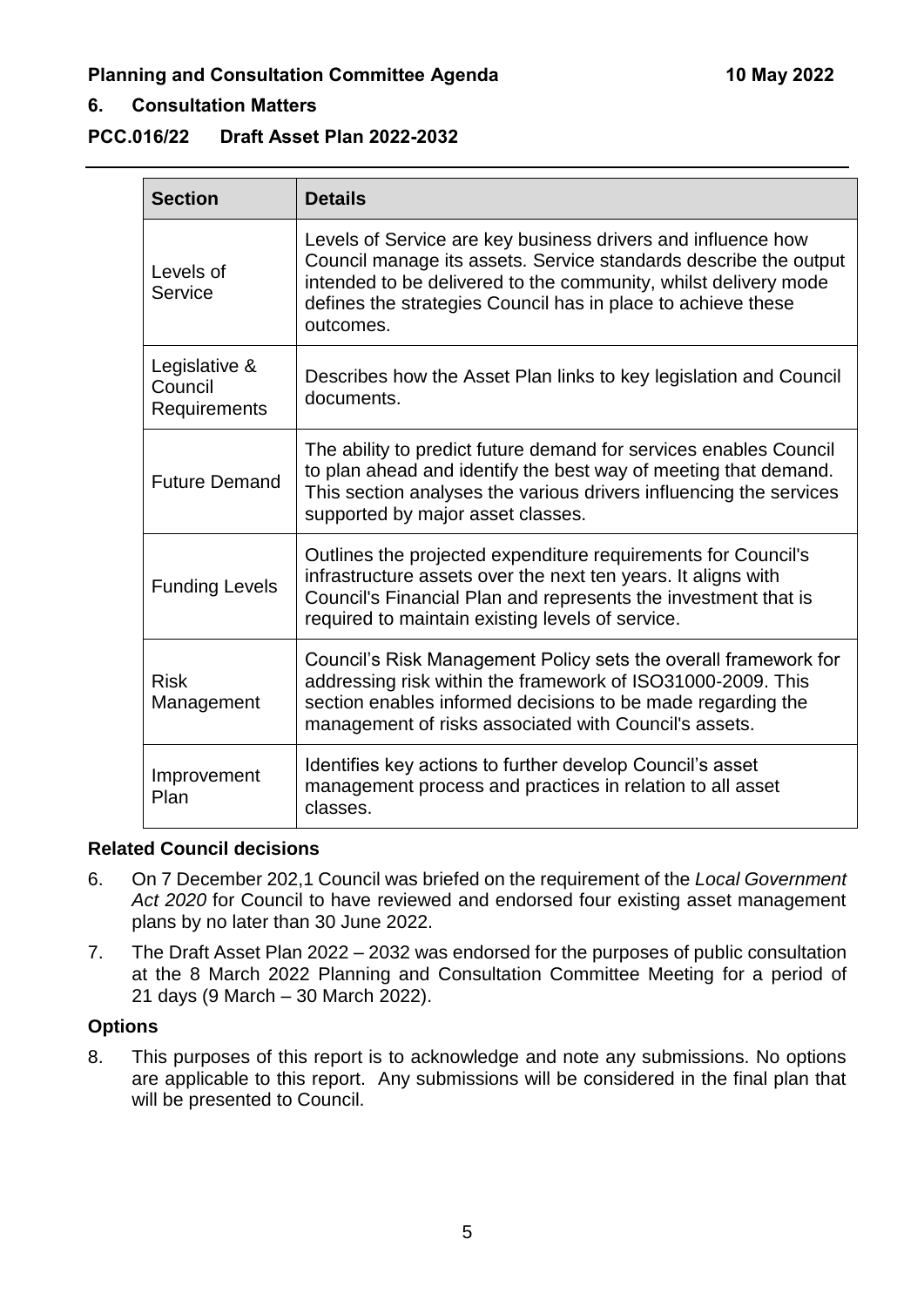#### **6. Consultation Matters**

#### **PCC.016/22 Draft Asset Plan 2022-2032**

#### **Council plans and policies**

- 9. This report directly supports the achievement of the Council Plan 2021-2025 strategy:
	- We seek to enhance community safety, public health, amenity and the environment through improved planning and community engagement, prioritising fair and transparent approaches to managing compliance and enforcement.

#### **Sustainability implications**

10. The Draft Asset Plan 2022 – 2032 considers the impact of climate change on assets within the Future Demand section and sustainability within the Levels of Service section.

#### **Community engagement**

- 11. The Draft Asset Plan 2022 2032 draws on existing engagements such as the Annual Community Satisfaction Survey in relation to asset maintenance importance and performance.
- 12. It also draws on feedback received from the community as part of previous engagements relating to 'Our People, Our Place, Our Future', 'Climate Change Action Plan' and Council's 'Road Management Plan'.
- 13. Financial information used in the Draft Asset Plan 2022 2032 is based on and connected to Council's Financial Plan 2021-2031, which completed its engagement phase in 2021.
- 14. In addition, the Draft Asset Plan 2022 2032 was the subject of a community consultation period from 9 March-30 March 2022 where community members had the opportunity to provide feedback on the Draft Asset Plan 2022 - 232 at:
	- Participate Nillumbik Site [Draft Asset Plan 2022-2032 | Participate Nillumbik;](https://participate.nillumbik.vic.gov.au/asset-plan) or
	- Emailing [nillumbik@nillumbik.vic.gov.au.](mailto:nillumbik@nillumbik.vic.gov.au)

The questions asked were:

- 'Does the Draft Asset Plan 2022-2032 provide you with an overview of how assets will be managed at Nillumbik?'
- 'Are there any other considerations to the Draft Asset Plan 2022-2032?'
- 15. In total, the Participate Nillumbik Site page was viewed 109 times and the Draft Asset Plan was downloaded 56 times.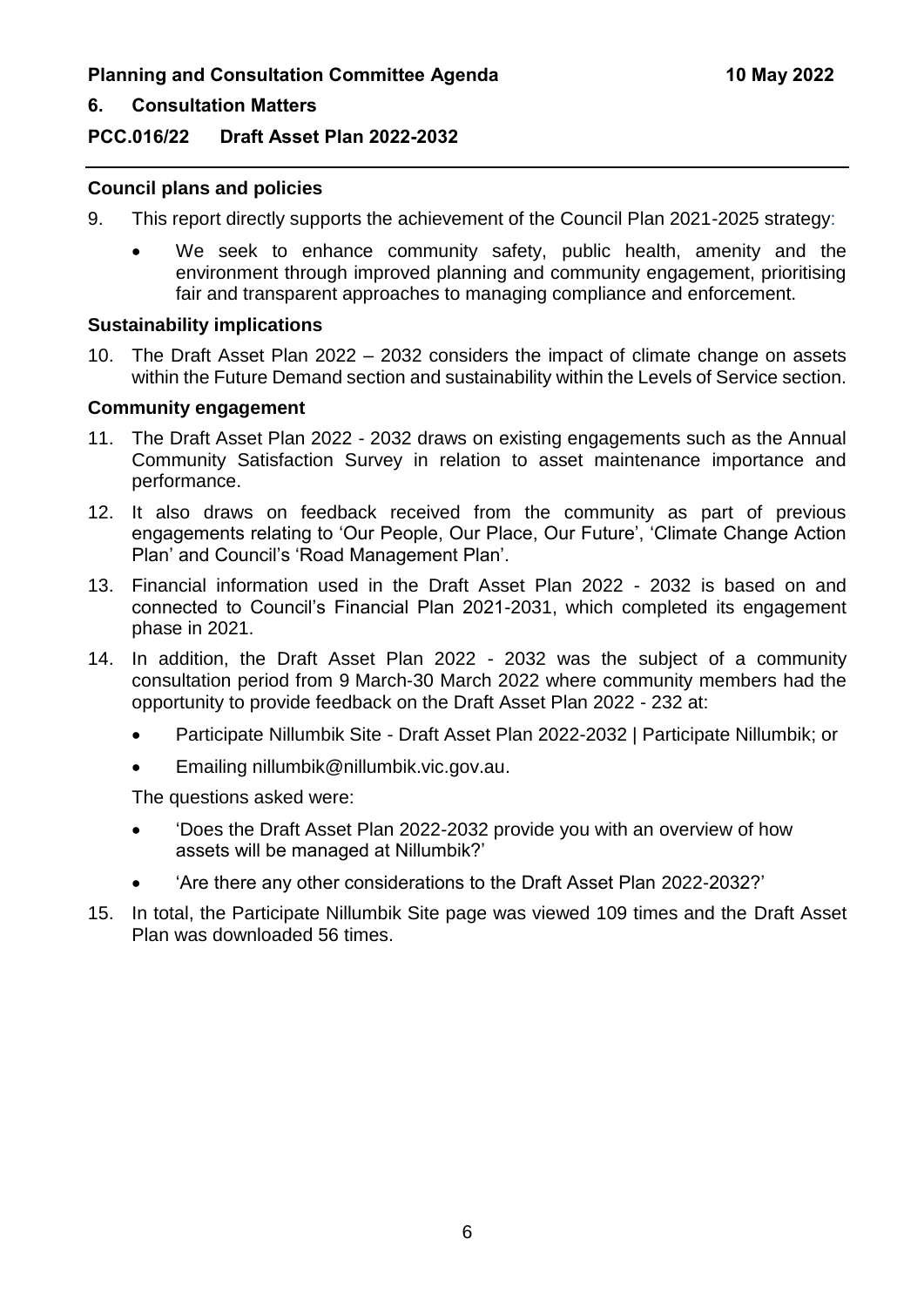#### **6. Consultation Matters**

#### **PCC.016/22 Draft Asset Plan 2022-2032**

#### 16. The figure below summarises the participation activity:



- 17. Zero submissions were received.
- 18. In accordance with the LGA the next Asset Plan reiteration (adopted by 31 October in the year following a general election) will involve deliberative consultation.

#### **Innovation and continuous improvement**

19. The Draft Asset Plan 2022 - 2032 has also been designed as a digitally interactive document, allowing exploration of the data behind the decision making processes. This innovative approach presents the information in a dynamic and user friendly manner that would be made available through Council's website following its endorsement.

#### **Collaboration**

- 20. As part of the development of the Draft Asset Plan 2022 2032, consultation occurred across all teams within the organisation, including:
	- Assets and Capital Works.
	- Environment.
	- Infrastructure.
	- Property and Facility Maintenance.
	- Recreation and Leisure.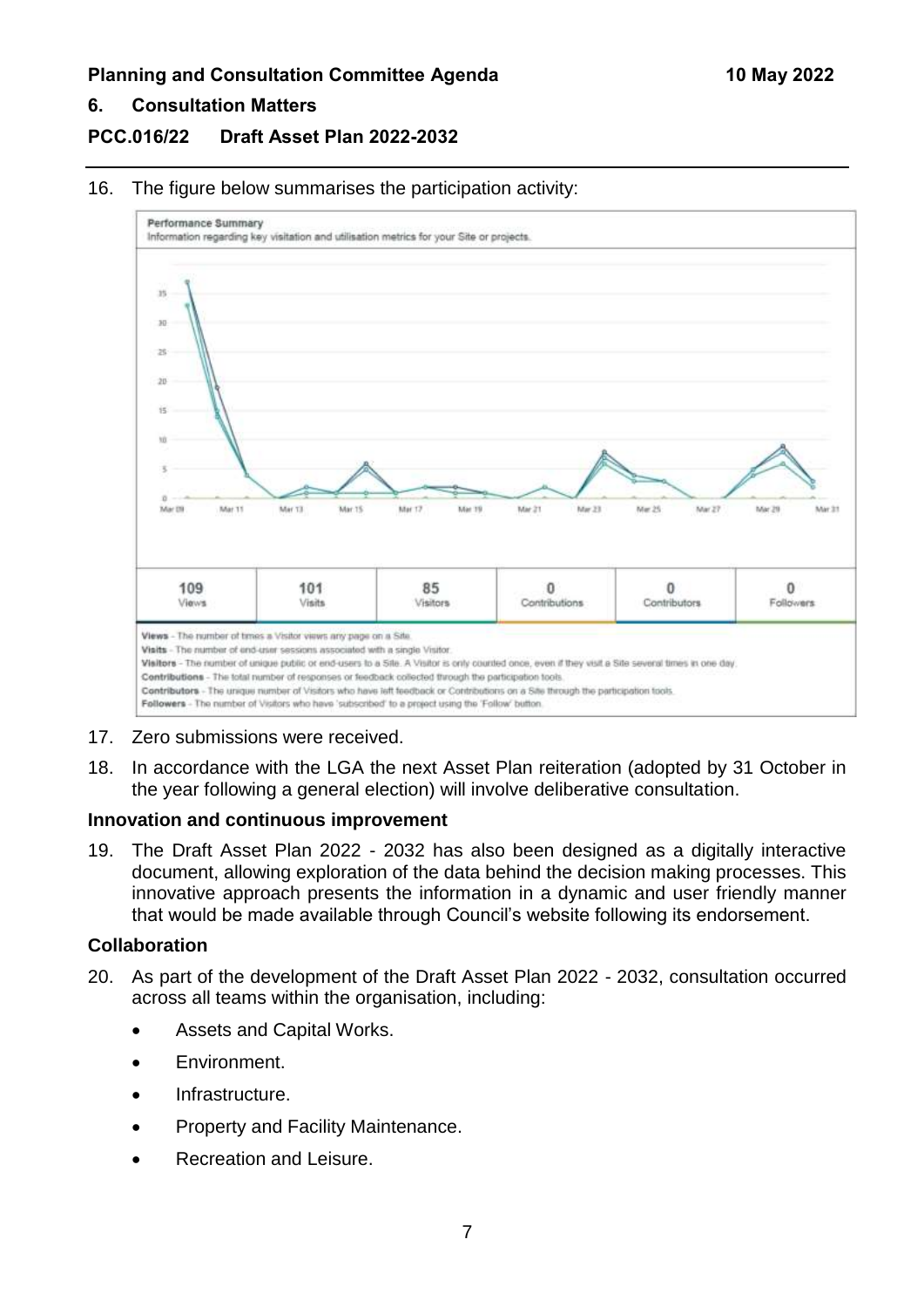#### **6. Consultation Matters**

#### **PCC.016/22 Draft Asset Plan 2022-2032**

#### **Budget implications**

21. The Draft Asset Plan 2022 - 2032 is a high-level strategic document, with financial projections aligned with Council's Financial Plan 2021-2031.

#### **Relevant law**

- 22. This Draft Asset Plan 2022 2032 follows the requirements of section 92 of the *Local Government Act 2020*, which states Council must develop, adopt and keep in force an Asset Plan that has an outlook of at least 10 years.
- 23. The Asset Plan must include:
	- a. Information about maintenance, renewal, acquisition, expansion, upgrade, disposal and decommissioning of each class of infrastructure under its control and outline any other resource requirements considered appropriate.
	- b. The Plan has a longer-term outlook (10+ years). It provides a view (both strategic and in financial terms) of how the Council proposes to manage the whole portfolio of assets that it owns and controls.
- 24. The first Asset Plan under this section must be developed and adopted in accordance with Council's community engagement policy by 30 June 2022 and has effect from 1 July 2022.
- 25. Thereafter, Council must adopt by 31 October in the year following a general election, and it has effect from 1 July in the year following a general election.
- 26. With the exception of the first Asset Plan, the community must be consulted and involved through deliberative consultation processes. This includes establishing quality, cost, and provision standards as well as engagement on policy, strategy, and major initiatives.

#### **Regional, state and national plans and policies**

27. Not Applicable.

#### **Conflicts of interest**

28. Officers who have been involved in the preparation of this report declare that they do not have a conflict of interest in the subject matter of this report.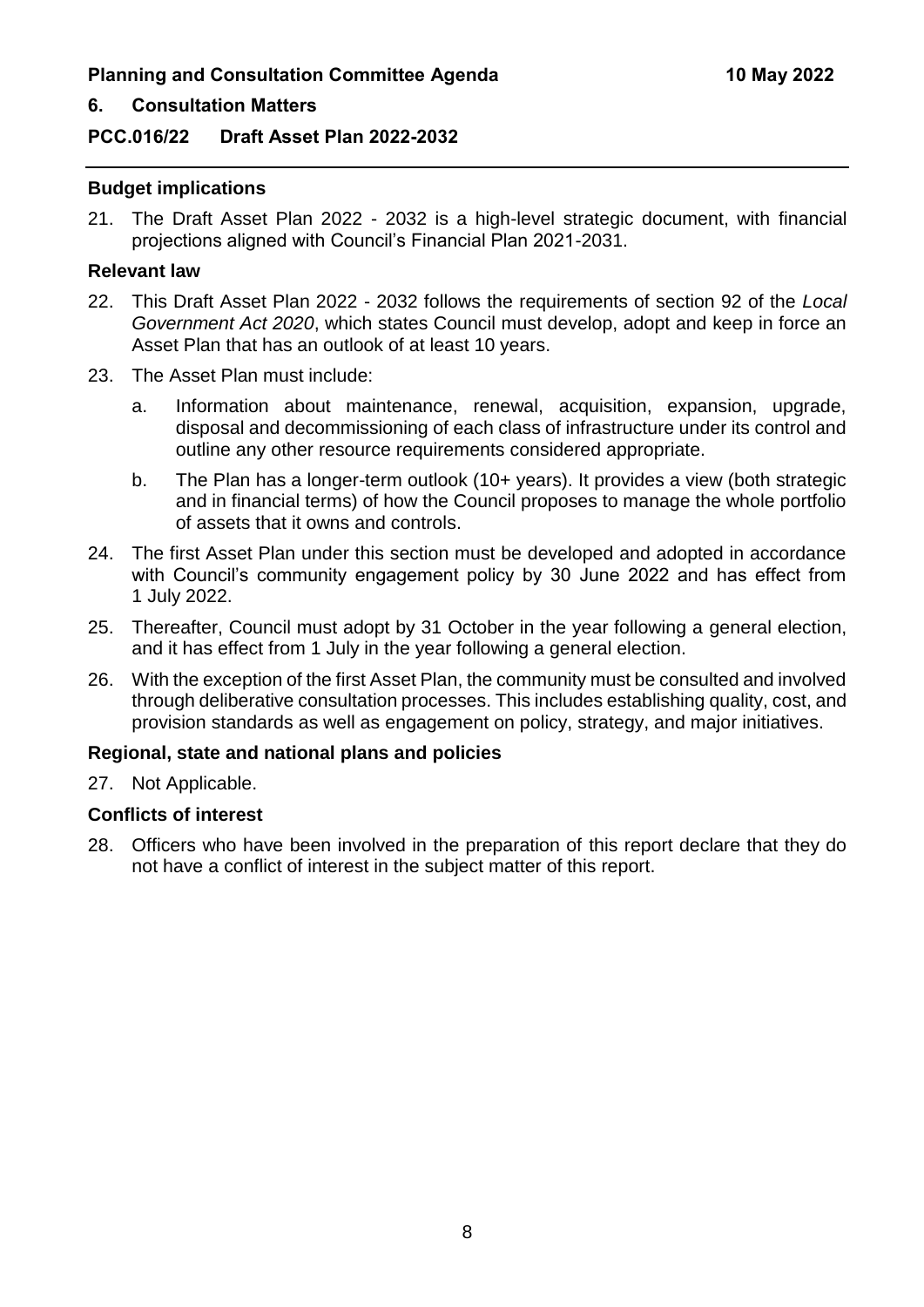#### **6. Officers' reports**

<span id="page-12-0"></span>**PCC.017/22 2022-2023 Budget Submissions**

| ltem:           | <b>Consultation Matter</b>              |
|-----------------|-----------------------------------------|
| Distribution:   | <b>Public</b>                           |
| <b>Manager:</b> | Vince Lombardi, Chief Financial Officer |
| Author:         | Melika Sukunda, Finance Manager         |

#### **Summary**

This report considers submissions received from the public regarding the draft Budget 2022-2023 (**Attachment 1**).

Council adopted the draft Budget 2022-2023 at the Council Meeting on 22 March 2022 for the purpose of community consultation. The draft Budget was exhibited for 28 days with 9 submissions received. These submissions are attached to this report (**Attachment 1**).

It is proposed that the Committee considers the submissions on the draft Budget 2022-2023 and that the matter then be considered by Council on 24 May 2022.

#### **Recommendation**

**That** the Committee (acting under delegation from Council):

- 1. Receives and notes the submissions received in respect of the draft Budget 2022-2023, in accordance with the section 96 of the *Local Government Act 2020*.
- 2. Considers the matters contained in the submissions and the Committee's report during finalisation of the 2022-2023 Budget.
- 3. Requests a further report to be presented at the 24 May 2022 Council Meeting recommending the adoption of the 2022-2023 Budget.
- 4. Acknowledges presentations to the Committee.

#### **Attachments**

[⇨](../../../RedirectToInvalidFileName.aspx?FileName=PCC_10052022_ATT_1188.PDF#PAGE=91)1. 2022-2023 Budget Submissions

#### **Discussion**

- 1. The *Local Government Act* provides that a council must:
	- Prepare a budget for each financial year section 94(1) of the *Local Government Act 2020*
	- Ensure that the budget contains financial statements, description of services and major initiatives and a statement as to how these will contribute to achieving the strategic objectives specified in the Council Plan, indicators of service performance that are required to be reported against in the performance statement and any other details required by the regulations– section 94(2).
	- Undertake public consultation in line with Council's community engagement policy.
	- Adopt the budget and submit a copy to the Minister.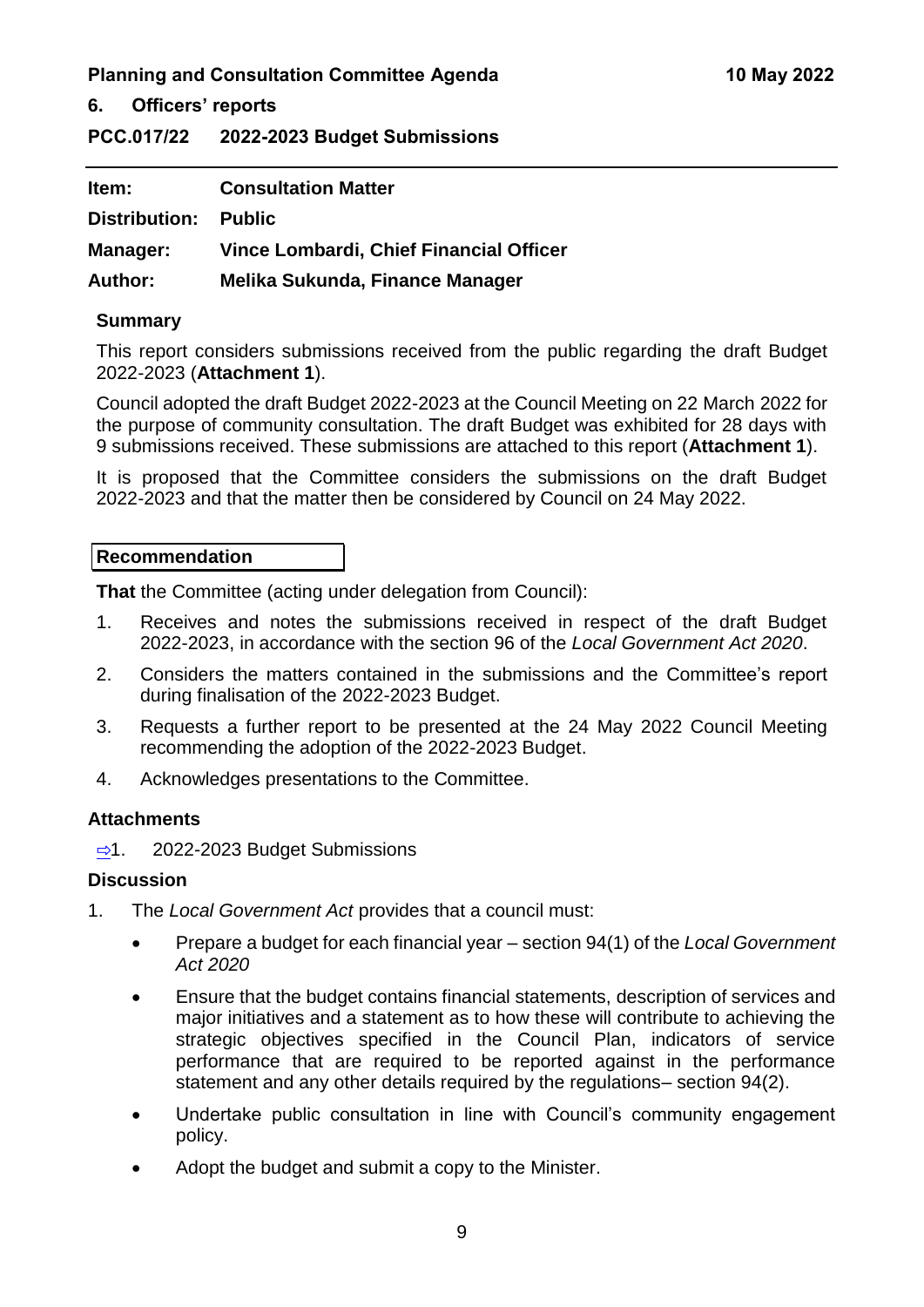## **6. Consultation Matters**

#### **PCC.017/22 2022-2023 Budget Submissions**

2. Council adopted the draft Budget 2022-2023 at the 22 March 2022 Council Meeting for the purpose of community consultation.

#### **Submissions**

- 3. In response to the public exhibition of the draft Budget 2022-2023, nine submissions were received from the community.
- 4. These Submissions are listed in **Attachment 1**.
- 5. Submitters have been invited to attend this meeting of the Planning and Consultation Committee to speak to their submissions.
- 6. Once the Committee has considered the submissions, the Committee must present a report to the next Council meeting. Council is required to consider the Committee's report on submissions prior to finalising the Budget.

#### **Related Council decisions**

7. Not applicable.

#### **Options**

- 8. Council has adopted a draft Budget for 2022-2023 and exhibited this for public consultation.
- 9. Following the Committee's consideration of submissions, the matter will be further considered at the 24 May 2022 Council Meeting.

#### **Council plans and policies**

- 10. This report directly supports the achievement of Council Plan 2021-2025 strategy:
	- We continue to exercise sustainable and responsible financial management.

#### **Sustainability implications**

- 11. Council's financial sustainability is informed by the indicators set by the Victorian Auditor General's Office (VAGO).
- 12. These indicators comprise of both short term and longer term measures. The indicators are calculated and considered as part of the budget process.

#### **Community engagement**

13. The draft Budget was the subject of an extensive communication and consultation program which included statutory advertising, and an online feedback form on Council's website.

#### **Innovation and continuous improvement**

14. Continuous improvement and innovation opportunities identified have been considered as part of the budget process.

#### **Collaboration**

15. The drafting of the Budget is conducted in consultation with managers and EMT across the organisation.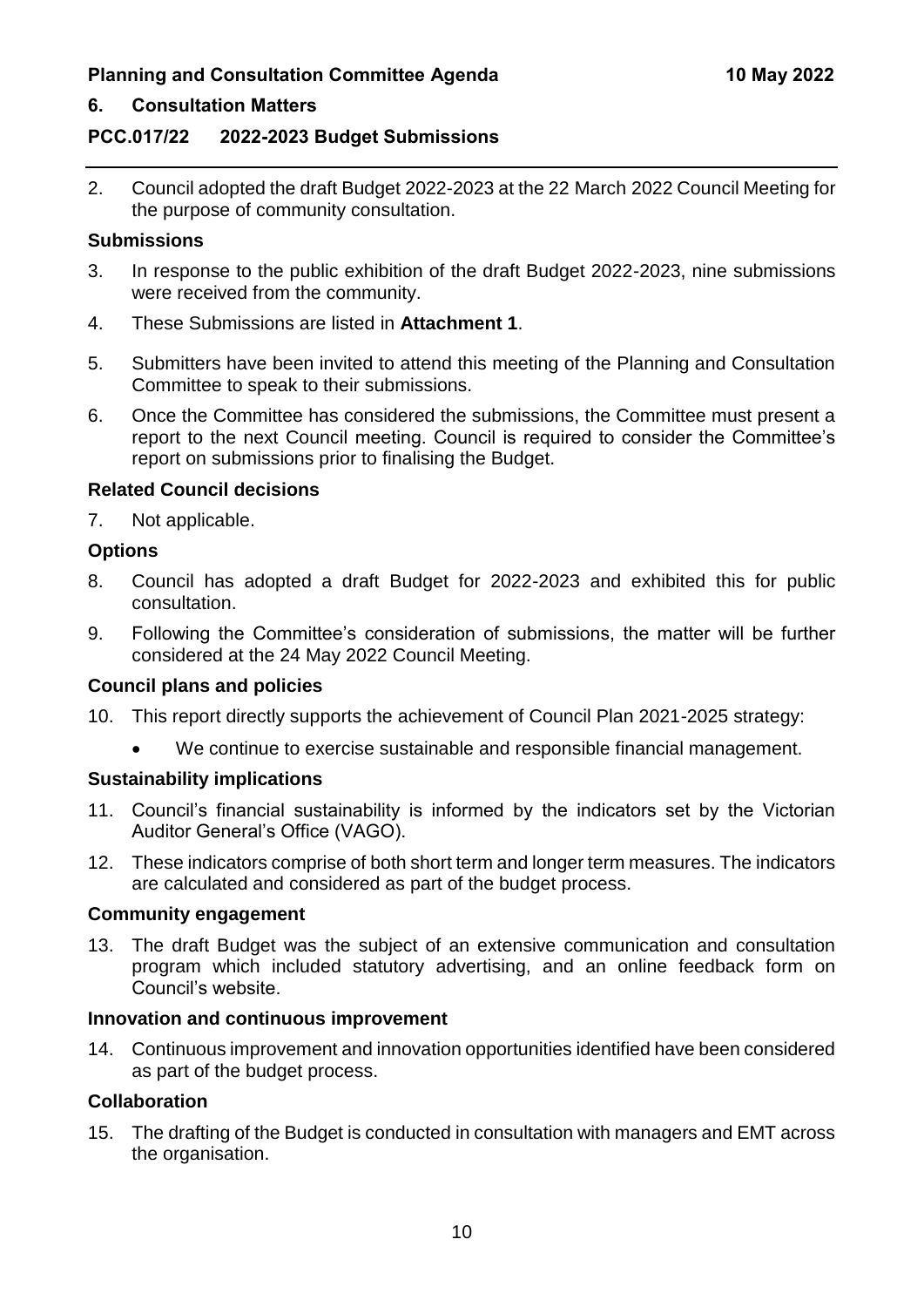#### **6. Consultation Matters**

#### **PCC.017/22 2022-2023 Budget Submissions**

#### **Budget implications**

16. The costs of preparing and exhibiting the Budget, such as public notices, are funded from operating budget allocations.

#### **Relevant law**

- 17. *Local Government Act 1989*.
- 18. *Local Government Act 2020.*
- 19. The approach to the Budget and the composition of the financial statements are prepared reflective of the overall compliance with the Australian Accounting Standards.

#### **Regional, state and national plans and policies**

20. Not applicable.

#### **Conflicts of interest**

21. No officer involved in the preparation of this report has declared a conflict of interest.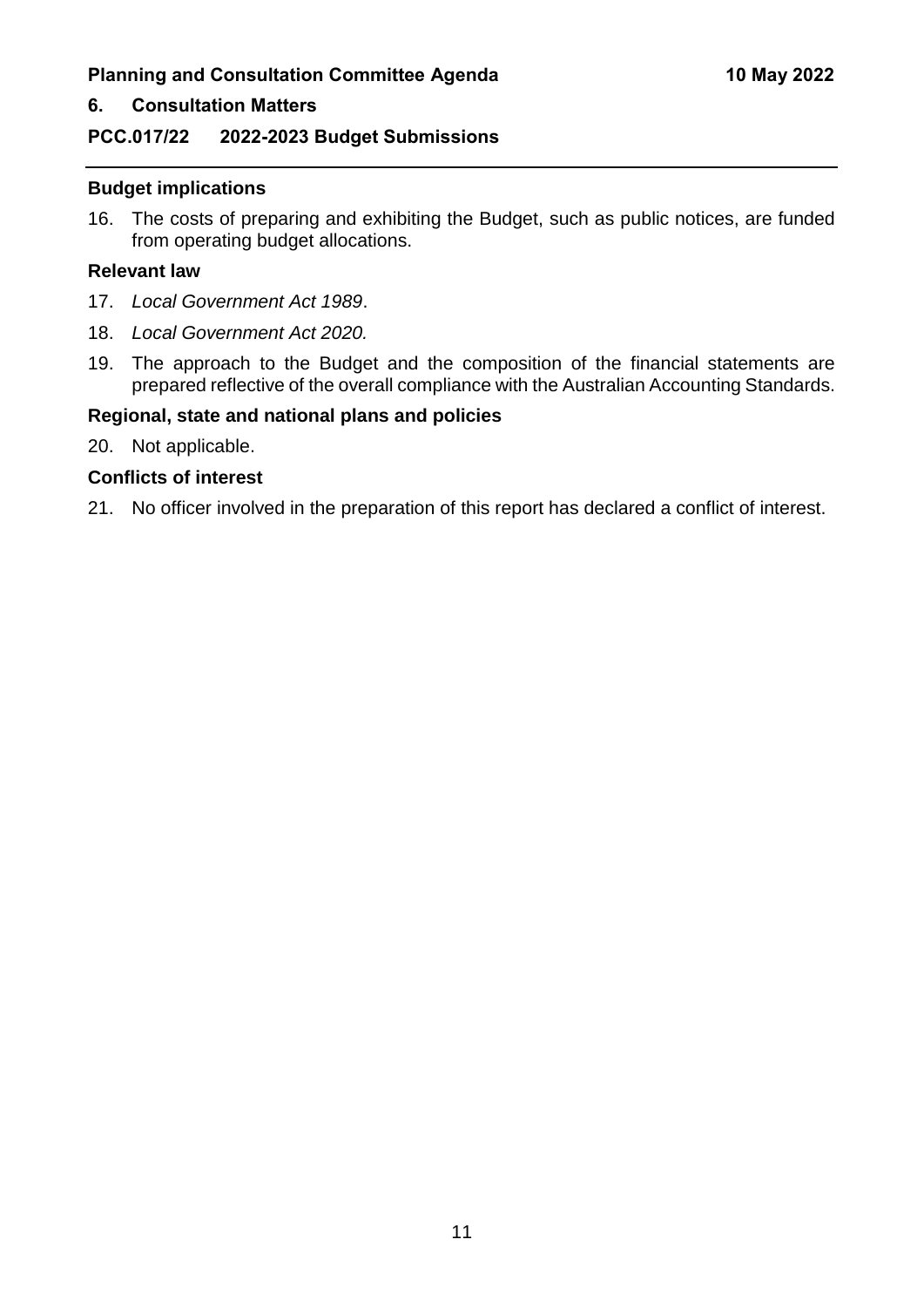**PCC.017/22 2022-2023 Budget Submissions**

## THIS PAGE WAS LEFT INTENTIONALLY BLANK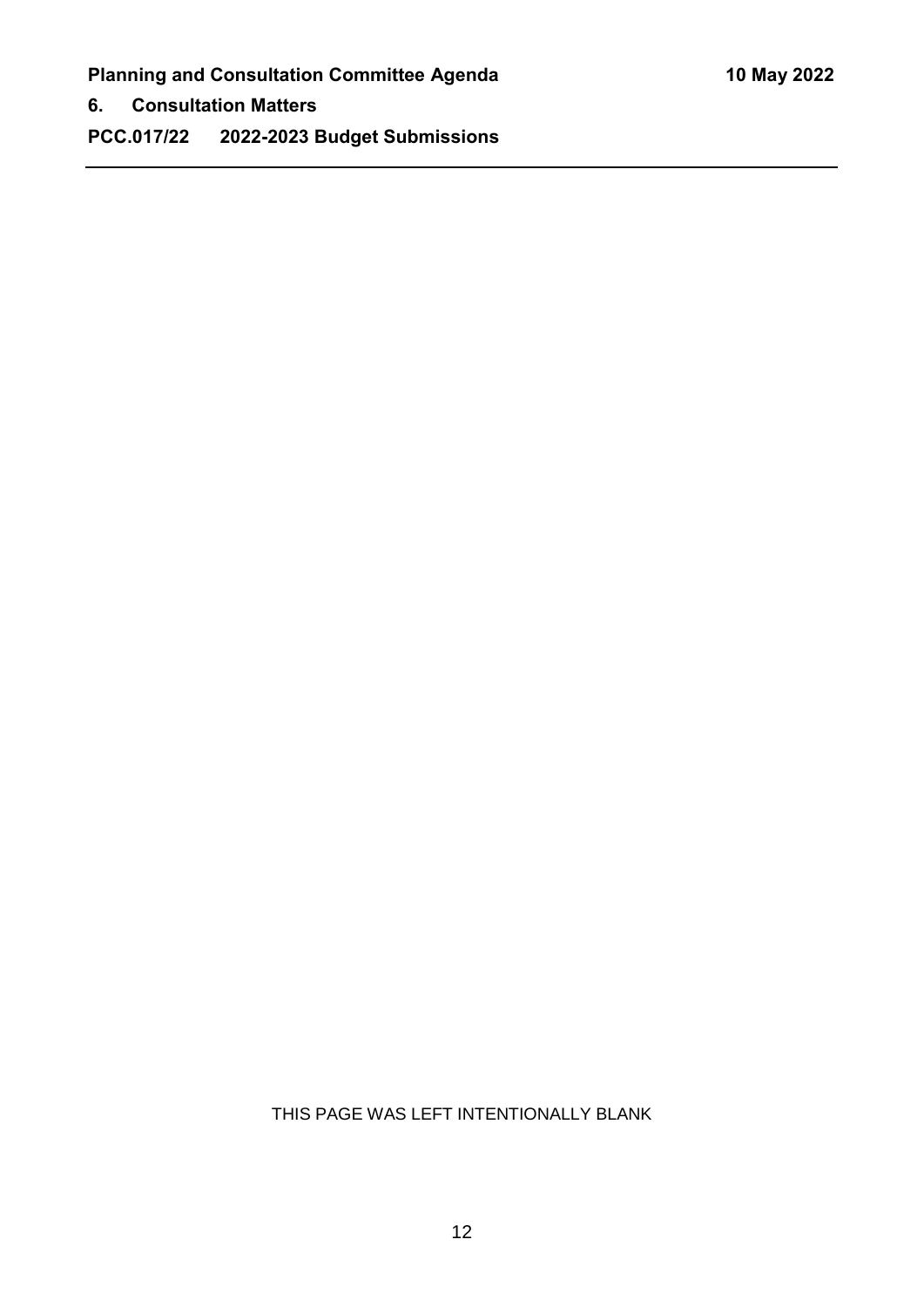**6. Officers' reports**

<span id="page-16-0"></span>**PCC.018/22 BMX and Offroad Biking Facility - Community Consultation report**

| Item:                | <b>Consultation Matter</b>                                     |
|----------------------|----------------------------------------------------------------|
| <b>Distribution:</b> | <b>Public</b>                                                  |
| <b>Manager:</b>      | <b>Hjalmar Philipp, Director Operations and Infrastructure</b> |
| Author:              | Rebecca Burton, Acting Manager Recreation and Leisure          |

#### **Summary**

This reports notes the submissions received from the community regarding consultation undertaken in regards to a potential BMX and off-road biking facility, following resolution by Council on the matter in late 2021.

Community consultation was undertaken over a 9 week period from 6 December 2021 – 13 February 2022. Community members were invited to provide feedback on the proposed site location of 145 Allendale Road Diamond Creek as well as the BMX concept they would like to see developed at the site.

Public consultation occurred through the *Participate Nillumbik* website, pop-up community consultation sessions at Council's skate parks as well as an online session. 240 submissions were received via the *Participate Nillumbik* website.

In addition, a specialist BMX consultancy, The Trail Collective (TTC) conducted further community consultation. An online session was held, open to community members, which was then followed by an online survey which community members were invited to complete. 135 submissions were received through TTC 'Have your Say' platform.

This community feedback on a potential BMX and off-road biking facility will be considered as the concept planning phase progresses in 2022.

#### **Recommendation**

**That** the Committee (acting under delegation from Council):

- 1. Acknowledges and notes the submissions received from community members who provided feedback on BMX and off road riding facility **(Attachment 3)**.
- 2. Resolves that the confidential unredacted public submissions on the BMX off road riding facility **(Attachment 2)** remain confidential in accordance with section 3(1) of the *Local Government Act 2020*.
- 3. Considers the matters contained in the submissions during the concept planning, site feasibility and design process.
- 4. Thanks the submitters for providing Council with feedback on this important matter.

#### **Attachments**

- [⇨](../../../RedirectToInvalidFileName.aspx?FileName=PCC_10052022_ATT_1188.PDF#PAGE=97)1. Participate Nillumbik summary report February 2022
- 2. Participate Nillumbik survey submisssions (unredacted) February 2022 *- CONFIDENTIAL*
- [⇨](../../../RedirectToInvalidFileName.aspx?FileName=PCC_10052022_ATT_1188.PDF#PAGE=113)*3*. Participate Nillumbik survey submissions (redacted) February 2022
- $\Rightarrow$ 4. Participate Nillumbik gather submissions February 2022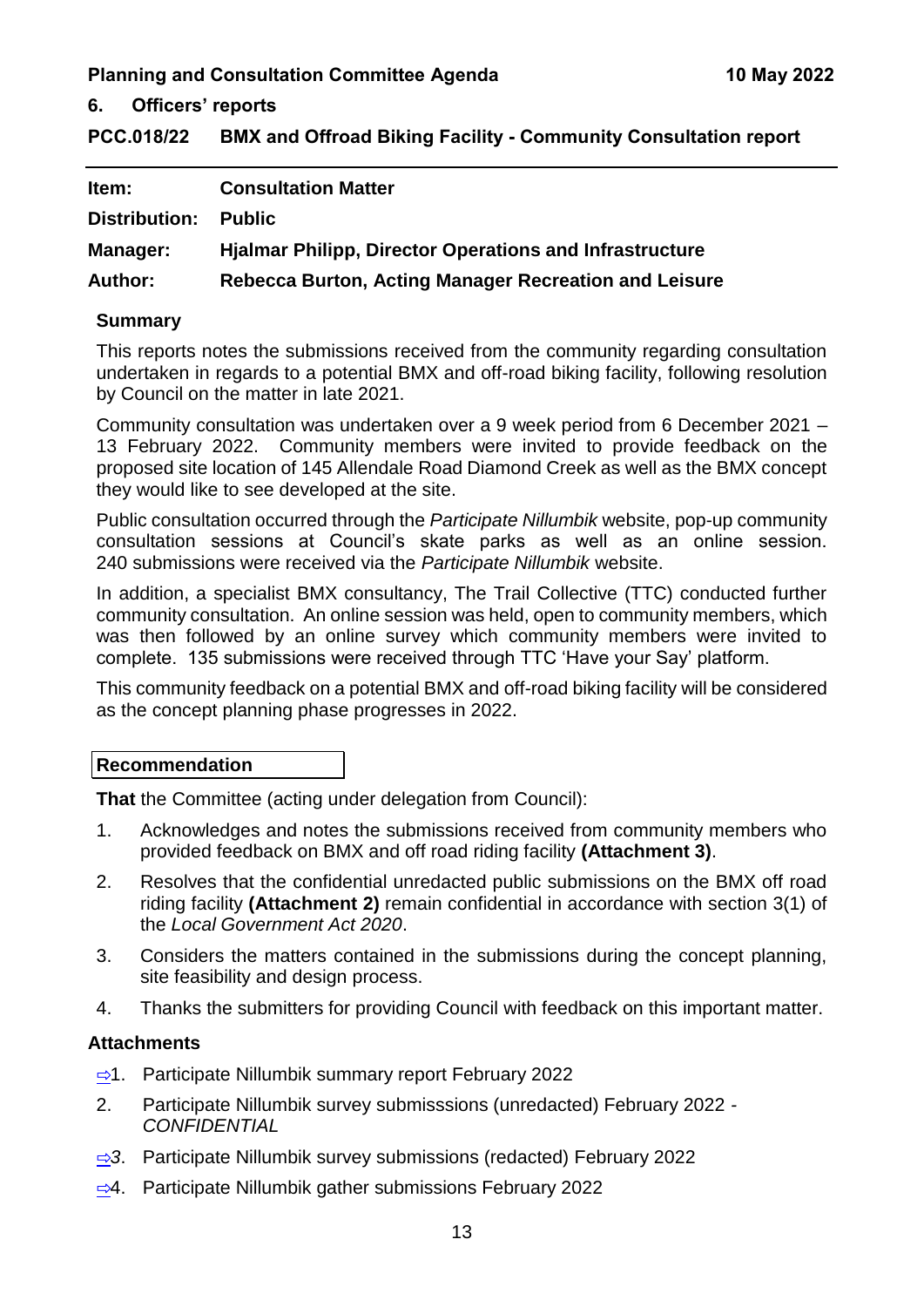#### **6. Consultation Matters**

## **PCC.018/22 BMX and Offroad Biking Facility - Community Consultation report**

[⇨](../../../RedirectToInvalidFileName.aspx?FileName=PCC_10052022_ATT_1188.PDF#PAGE=145)5. The Trail Collective Pre-Design Consultation Report April 2022

#### **Discussion**

- 1. Community consultation on the potential for BMX and off-road biking opportunities in the area near the Diamond Creek trail on Allendale Road has occurred.
- 2. External BMX track specialists, The Trail Collective, have been engaged for planning advice, feasibility study, further detailed community consultation, and a draft concept design for a new BMX park.
- 3. The planning, feasibility and concept development work will continue over the coming months and is anticipated to culminate in a decision by Council on the location and concept in the fourth quarter of the 2022 calendar year.
- 4. This paper covers the consultation that has occurred. Community engagement statistics and findings related to a potential alternate facility at the Diamond Creek linear Reserve at 145 Allendale Road is contained in **Attachments 1 to 4**. Additional pre-design consultation undertaken by The Trail Collective is contained in **Attachment 5**.

#### **Related Council decisions**

- 1. On 30 November 2021 Council passed the following Notice of Motion:
	- a) For officers to:
		- i. Continue to work with the land holder VicTrack and various responsible agencies such as Melbourne Water and Metro Trains to find solutions to mitigate and manage the risks on the land alongside the Hurstbridge Rail Line and Diamond Creek, near the Diamond Creek linear reserve.
		- ii. Commence consultation with the community for BMX and off-roading opportunities in the area near the Diamond Creek trail on Allendale Road.
		- iii. Commence investigation into BMX and off-road biking opportunities across the Shire and provide progress updates to Council throughout 2022.
	- b) Seeks funding from relevant state agencies and advocates to all levels of government to identify funding opportunities to develop BMX and off-road biking locations in the Shire.
- 2. On 14 December 2021, Council resolved to:
	- a) Requests officers to work with VicTrack, Metro Trains and Melbourne Water to mitigate the impacts and risks associated with the BMX jumps to the west of the railway line in the area of VicTrack land leased to Nillumbik Shire Council near Challenger Street Reserve, Diamond Creek. Where impacts and risks cannot be mitigated, proceed with removing the BMX jumps and rehabilitating the area.
	- b) Requests officers work with VicTrack to excise the area of VicTrack land between the railway line and Diamond Creek from the lease with Nillumbik Shire Council and Council execute a Deed of Variation of Lease to reflect the amended leased area.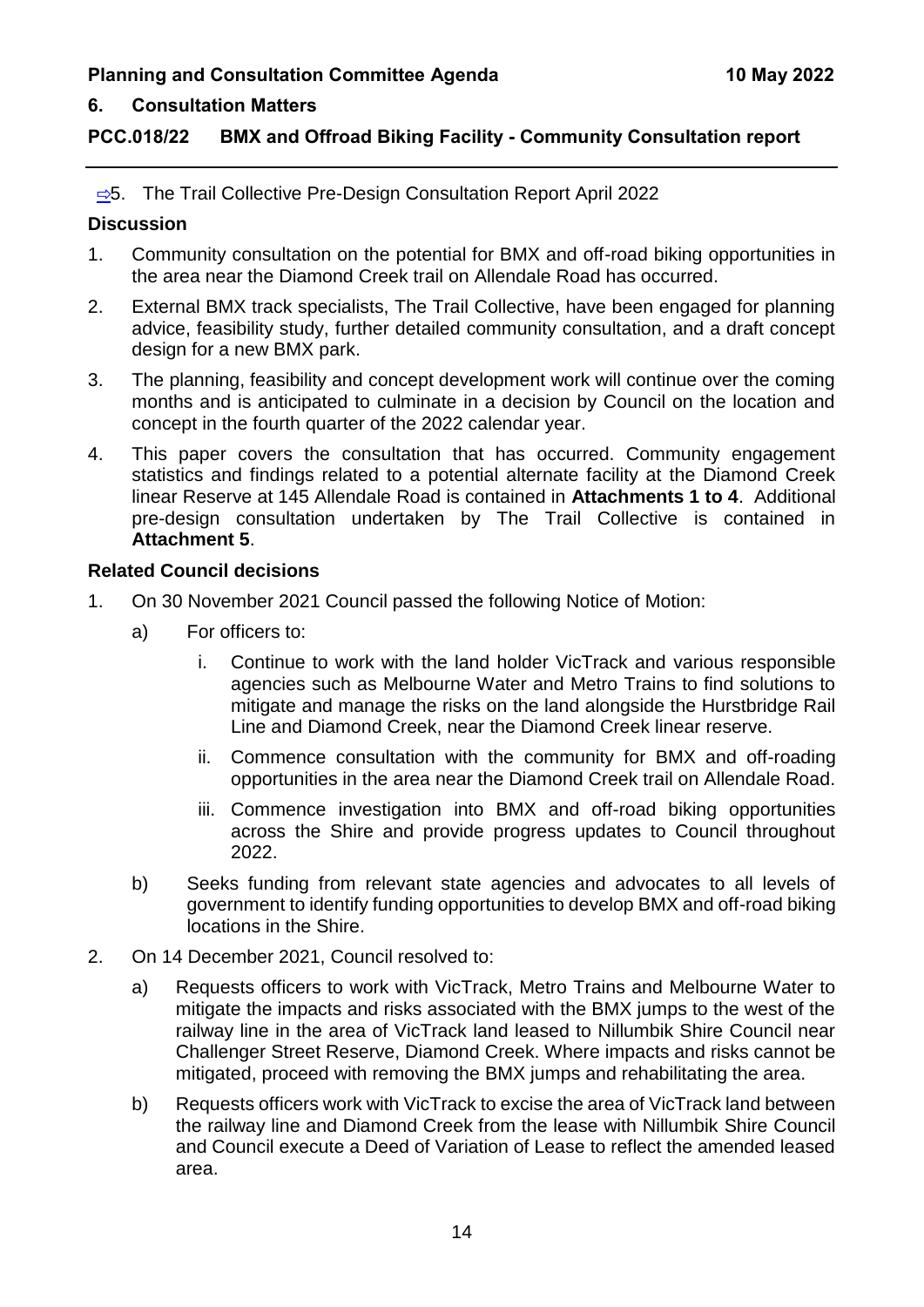#### **6. Consultation Matters**

## **PCC.018/22 BMX and Offroad Biking Facility - Community Consultation report**

- c) Endorses the allocation of up to \$50,000 from 2021/2022 budgeted borrowings to consult and work with BMX specialist/s to develop a draft concept BMX and off ride facility at a suitable alternate location.
- d) Requests Council officers to provide a PDF copy of the report and attachments on Council's Participate Nillumbik website.
- 5. On 26 April 2022, Council resolved to allocate \$650,000 from the Federal Local Roads and Community Infrastructure Fund toward a BMX and off-road biking facility.

#### **Options**

6. Following the committee's consideration of submissions, a briefing will be presented at Council briefing in the coming months, which will provide Council with further information on concept plans and site feasibility considerations.

#### **Council plans and policies**

- 7. This report directly supports the achievement of the Council Plan 2021-2025 strategy:
	- We address the social, environmental and economic factors of health to improve health and wellbeing outcomes for our communities.

#### **Sustainability implications**

8. Not applicable.

#### **Community engagement**

- 9. Council's community consultation was open from 6 December 2021 until 13 February 2022.
- 10. Public consultation occurred through the Participate Nillumbik website, pop-up community consultation sessions at Council's skate parks as well as an online session. 240 submissions were received via the Participate Nillumbik website.
- 11. The Trail Collective hosted an online community session on 6 April and an online community survey was made available from 7 April until 18 April 2022. 135 submissions were received through TTC 'Have your Say' platform

#### **Innovation and continuous improvement**

12. Opportunities for innovation and continuous improvement will be identified through the third round of consultation. This process will be led by The Trail Collective, this will occur over a 10 week period.

#### **Collaboration**

13. Not applicable.

#### **Budget implications**

14. Cost of planning to support consultation and engaging consultants for a design and concept plan is covered in the FY 21/22 budget.

#### **Relevant law**

15. Not applicable.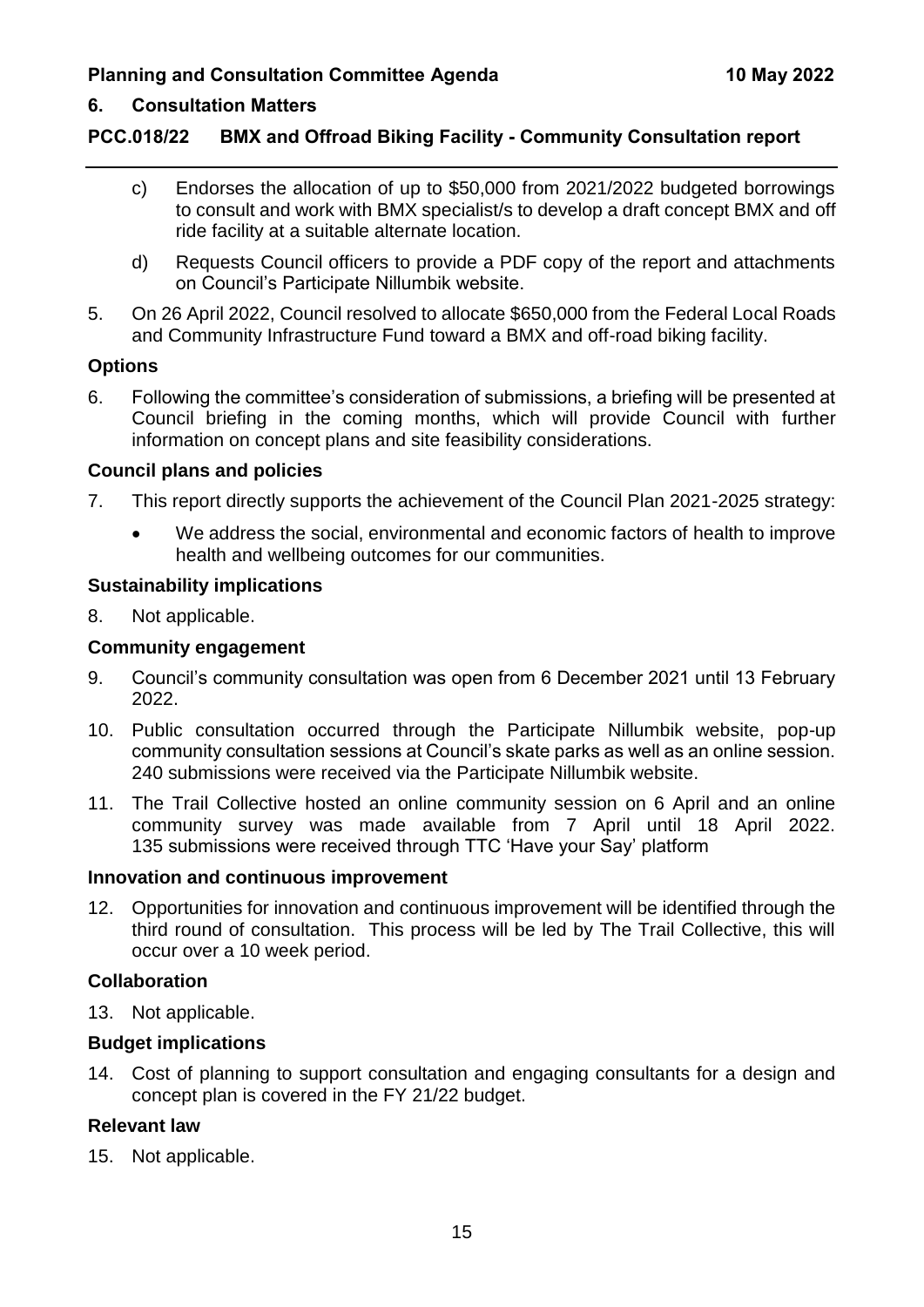#### **6. Consultation Matters**

#### **PCC.018/22 BMX and Offroad Biking Facility - Community Consultation report**

## **Regional, state and national plans and policies**

- 16. Sport and Recreation Victoria *Active Victoria Framework*
- 17. VicHealth *Physical Activity Strategy 2019-2023*
- 18. Outer Eastern Region Mountain Bike Strategy 2020.
- 19. Victoria Cycle Tourism Action Plan 2011-2015.

#### **Conflicts of interest**

20. Officers who have been involved in the preparation of this report declare they do not have a conflict of interest in the subject matter of this report.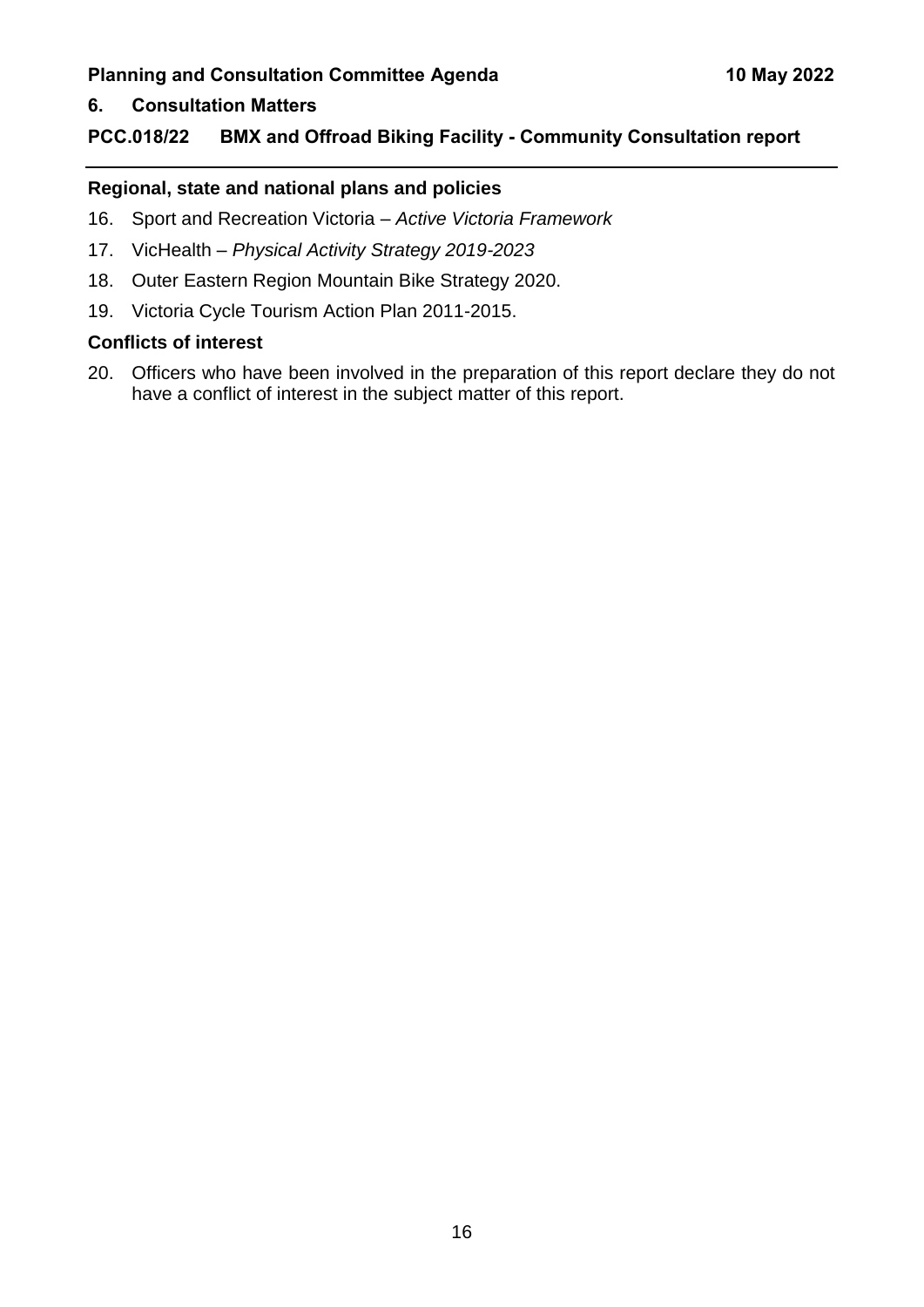**6. Officers' reports**

<span id="page-20-0"></span>**PCC.019/22 Concept Plan for implementation of the Graysharps Road, Hurtsbridge Open Space Precinct Plan**

| ltem:          | <b>Consultation Matter</b>                                     |
|----------------|----------------------------------------------------------------|
| Distribution:  | <b>Public</b>                                                  |
| Manager:       | <b>Hialmar Philipp, Director Operations and Infrastructure</b> |
| <b>Author:</b> | <b>Enrique Gutierrez, Manager Assets and Capital Works</b>     |

#### **Summary**

This report presents to Council for endorsement the final concept plan for the implementation of the Graysharps Road, Hurstbridge Open Space Precinct.

A draft concept plan was developed based on the 2018 Council-endorsed Graysharps Road, Hurstbridge Open Space Precinct Plan with feedback received from the community between 13 December 2021 and 7 February 2022. Additional feedback was received from Councillors during briefings in March and April 2022. Changes to the draft to the concept plan were implemented by the design consultants, producing the final concept plan attached to this report.

#### **Recommendation**

**That** the Committee (acting under delegation from Council):

- 1. Receives and notes submissions on the draft Concept Plan for Graysharps Road, Hurstbridge Open Space Precinct.
- 2. Endorses the Final Concept Plan Graysharps Road Precinct Plan (**Attachment 1**).
- 3. Authorises the Director Operations and Infrustructure to approve necessary minor amendments to the Concept Plan that may occur as detailed design and delivery progress as a result of site conditions, technical specifications and/or budget.
- 4. Requests the endorsed Final Concept Plan Graysharps Road Precinct Plan be exhibited on Participate Nillumbik to inform the community.
- 5. Thanks submitters for their feedback.

#### **Attachments**

[⇨](../../../RedirectToInvalidFileName.aspx?FileName=PCC_10052022_ATT_1188.PDF#PAGE=201)1. Concept Plan - Graysharps Road Precinct Plan Implementation

#### **Discussion**

1. In 2018, Council endorsed the Graysharps Road, Hurstbridge Open Space Precinct Plan. That plan identifies the Precinct as a key 'connecting' area in Hurstbridge, connecting those who live west of the Diamond Creek to the town centre and train line. The Precinct will also become the 'gateway' into or out of Hurstbridge for those using the Diamond Creek Trail.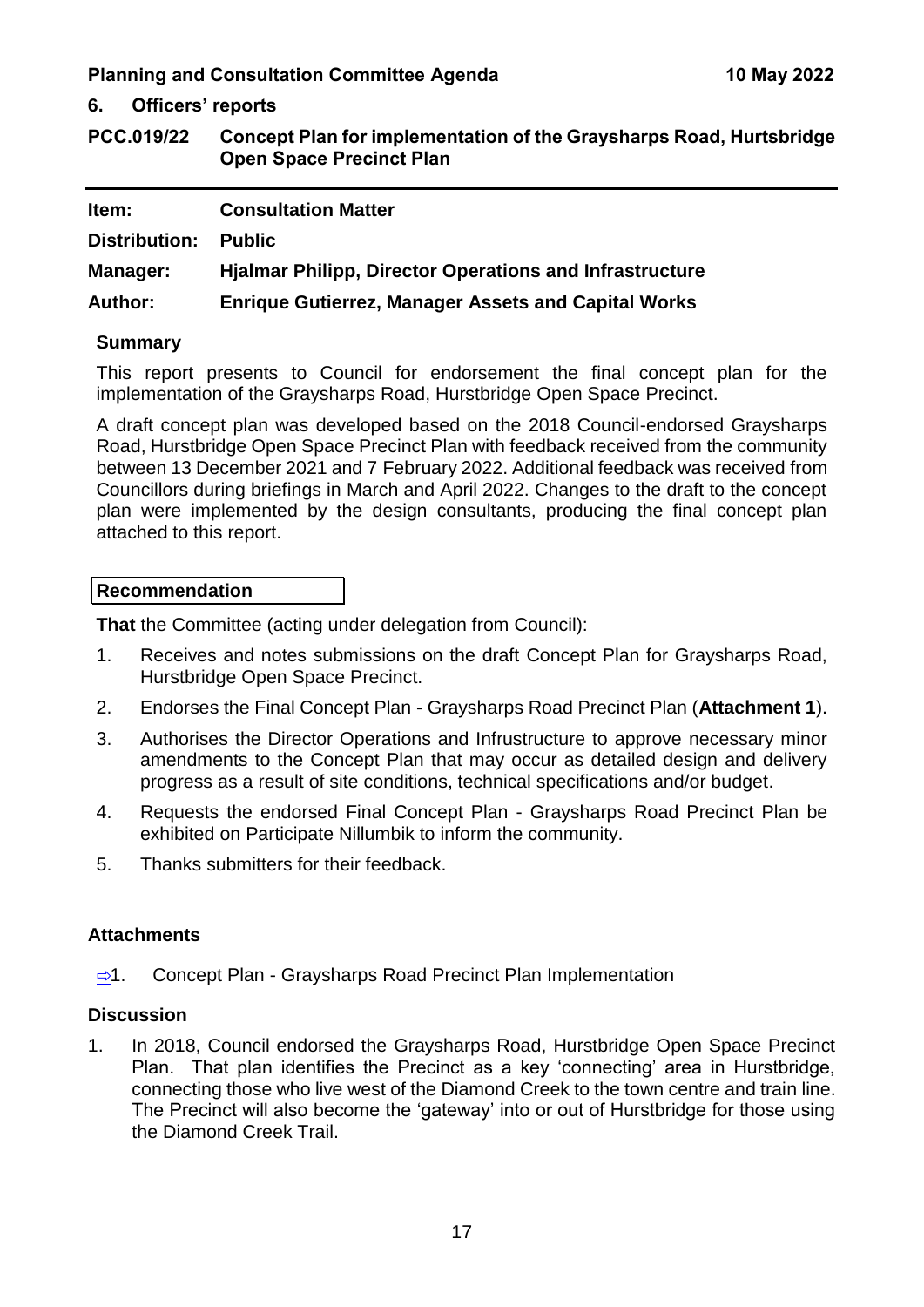## **6. Consultation Matters**

## **PCC.019/22 Concept Plan for implementation of the Graysharps Road, Hurtsbridge Open Space Precinct Plan**

- 2. The objectives of the plan were broadly to:
	- provide an improved network of pedestrian connections which are safe, pleasant and which support the future Diamond Creek Trail;
	- improve the functionality of both the East Oval and Indoor Stadium and provide safe access and appropriate facilities to support their on-going use;
	- enhance and expand the ranges of community activity around and within the Community Hub;
	- consolidate and more efficiently use car parking areas to cater for increasing demand; and
	- improve the key entries to the precinct, particularly to the north and south. To respect and protect the important natural values of the creek corridor and adjoining land.
- 3. In 2021 Council was successful in its Growing Suburbs Fund grant application to implement some of the elements included in the plan for the precinct. Design works for a concept plan incorporating such elements have commenced.
- 4. Following the community consultation from 13 December 2021 to 7 February 2022, the draft concept plan was updated with consideration of the received suggestions and changes.
- 5. Councillors have been presented with revised version of the concept plan at a March briefing and a further, final revision in April 2022. Amendments from the plan presented to the community include:
	- Removal of the wet play area;
	- Reconfigured shelters and shade around ovals:
	- Provision of directional signage;
	- A revamped parking lot that allows for 50 parking spaces;
	- A more organic, meandering path connecting the revamped parking lot with the amphitheatre, connecting with the proposed shelters;
	- A new tiered slope with turf facing the east oval with rock retaining walls for hard seating;
	- Artistic feature/s within the amphitheatre and/or wider precinct; and
	- Inclusion of a projector box for display of visual images.
- 6. Additional items and considerations not represented visually on the concept plan will be worked though as part of the detailed design including:
	- Provision of drinking fountains that have both bottle refill and dog bowl;
	- Consideration of future potential change rooms in the south eastern area adjacent to the east oval.
	- Provision of dog poo bag dispensers;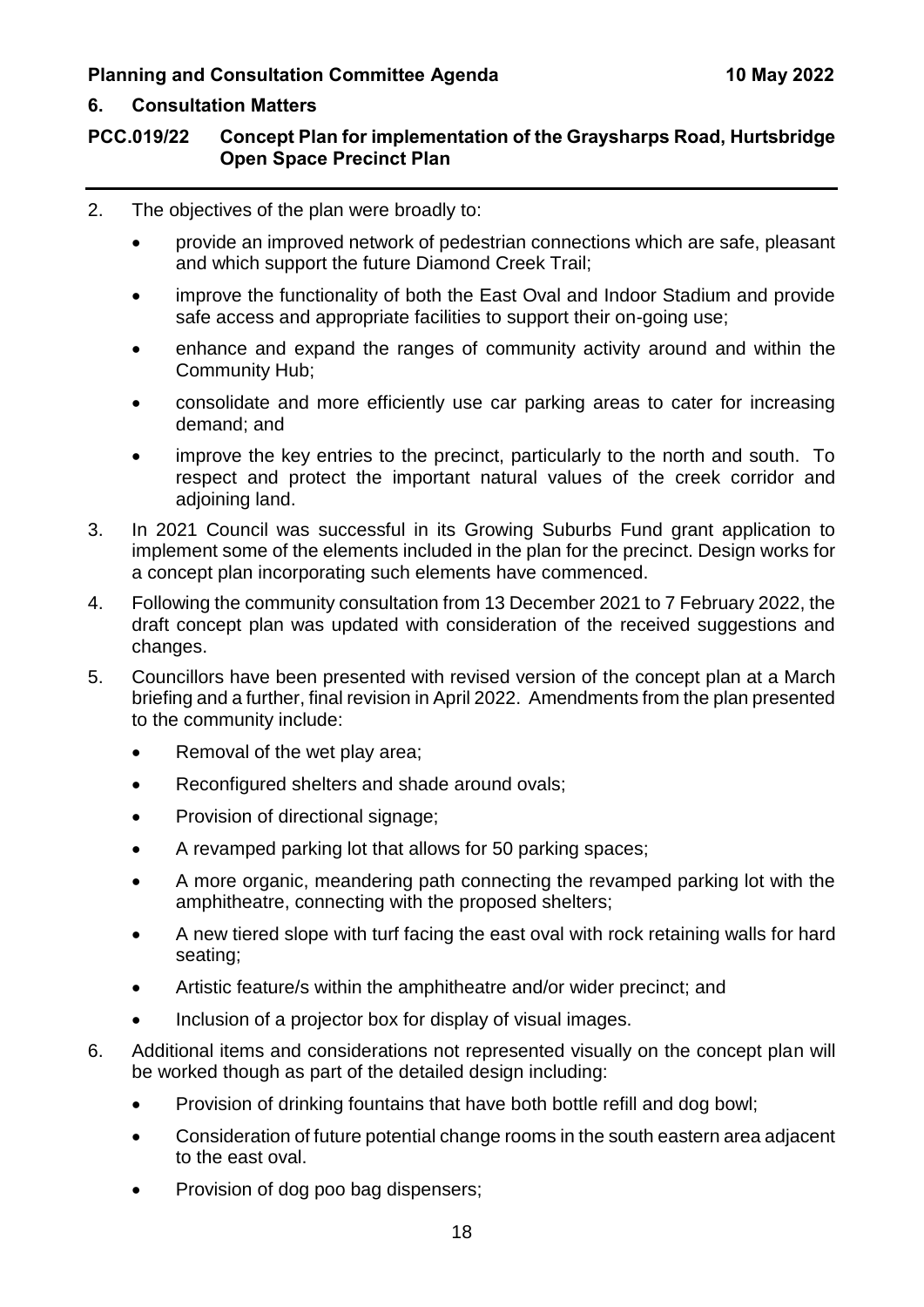## **6. Consultation Matters**

## **PCC.019/22 Concept Plan for implementation of the Graysharps Road, Hurtsbridge Open Space Precinct Plan**

- Provision of cultural heritage signage;
- Configuration and operation of the horse access area;
- Provision of horse troughs and horse vards; and
- Provision of rubbish bins.
- 7. Renaming the area will be considered as a separate exercise to this capital works project.
- 8. The next steps are:
	- Inform community of final concept plan;
	- Commence detailed design and appointment of delivery contractors: and
	- Commence early works in line with grant funding requirements in 2022.

#### **Related Council decisions**

9. Council, at its Future Nillumbik Committee Meeting of March 2021 resolved to endorse the application for funding through the Growing Suburbs Fund (GSF) for the Graysharps Road Open Space Precinct Plan Implementation, with a Council contribution of \$925,500 and a Victorian Government Contribution of \$3,150,000. (Note while the GSF grant application was successful the full funding request was not provided on the basis that one element of the submission - the roofing over the netball courts – was not covered by GSF funding. As a result, the grant amount was reduced to \$2.0 million).

#### **Options**

- 10. Endorse the final concept plan or make additional amendments to the concept, noting that:
	- the grant funding commitment requires construction commencement by October 2022, and
	- minor amendments to the concept may occur as detailed design and delivery progress, in particular due to site conditions, technical specifications and/or budget.

#### **Council plans and policies**

- 11. This report directly supports the achievement of the Council Plan 2021-2025 strategies:
	- We carefully protect, plan, maintain and improve open spaces, streetscapes and places to ensure that they are safe, accessible and enjoyable.

#### **Sustainability implications**

12. The concept design has been developed with environmental factors in mind, such as the usage of recycled materials in asphalted and concreted areas, natural materials like timber and grass instead of hardstand materials in the amphitheatre.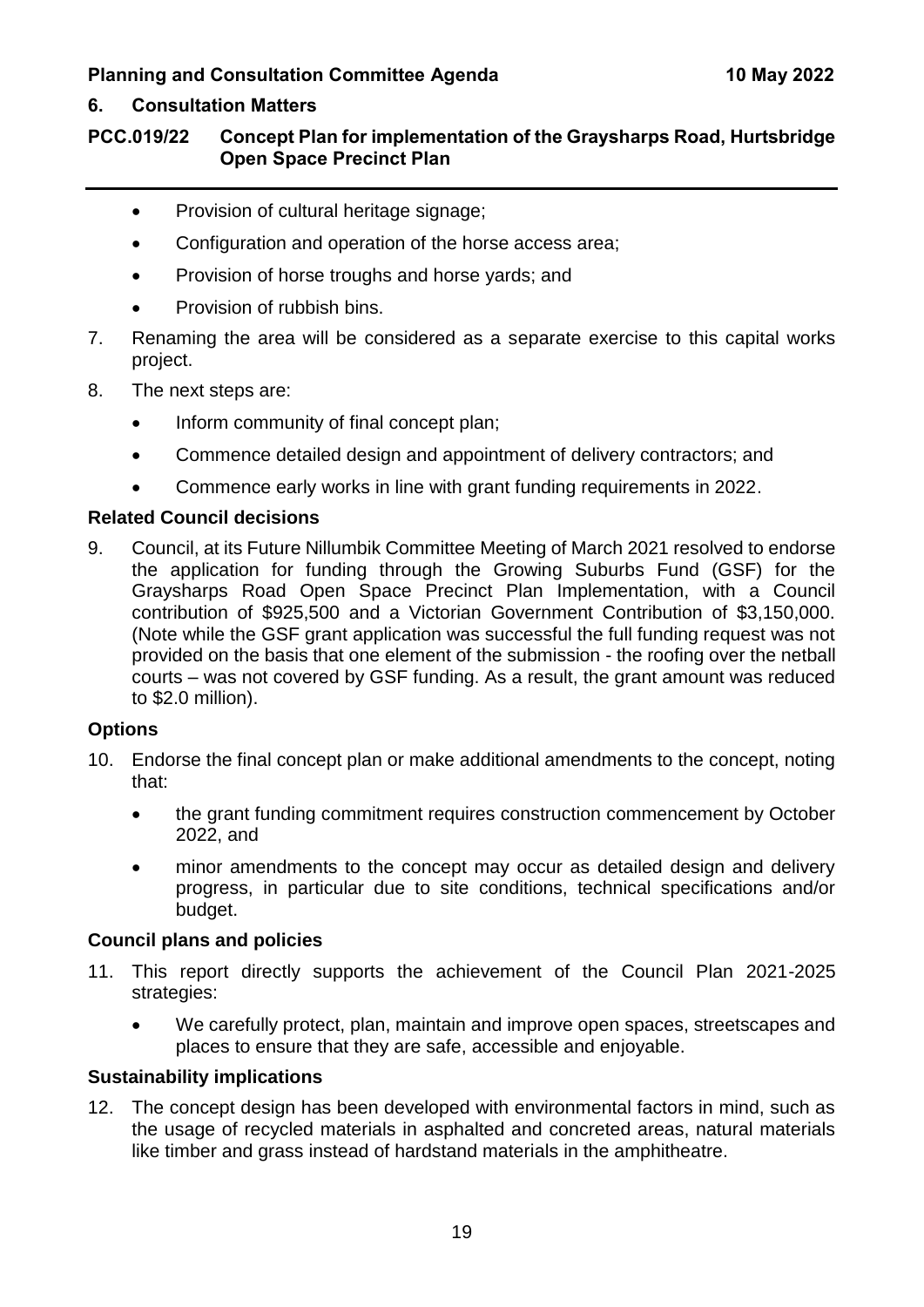## **6. Consultation Matters**

## **PCC.019/22 Concept Plan for implementation of the Graysharps Road, Hurtsbridge Open Space Precinct Plan**

- 13. The vegetation is proposed to be consistent with Council's endorsed Tree Management Policy 2018, the environmental significance of the area and the site context. Council will plant predominantly native and indigenous species. Tree species are selected based on context with immediate surroundings, longevity in the landscape and suitability to a particular site. Preference is given to indigenous species, however if deemed not suitable then other species may be considered in appropriate locations.
- 14. The final schedule of species will be subject to a review by Council's Environment and Open Space teams.

#### **Community engagement**

- 15. A community engagement process occurred from 13 December 2021 and closed on 7 February 2022 with the original concept plan.
- 16. The page was visited 778 times from 664 visitors, with 72 submissions received.
- 17. The majority of the submissions were supportive. Main feedback received relates to:
	- New/additional cricket nets and removal of the old ones.
	- Use of natural materials on amphitheatre.
	- Minimise man-made structures.
	- Provide shelters and seating around the ovals.
	- Remove the proposed wet play area.
- 18. Two submissions were received with concerns on the consistency between the original plan and the proposed scope of works/elements in the new concept plan. Individual responses were provided to these two submitters. Responses included explanations that the current plan does not replace the 2018 precinct plan and that not all the items included in the original plan can be funded at this time.
- 19. Given the old and derelict condition of the existing cricket nets and its location, its removal has been included in the proposed scope of works. The current area will be transformed into a new tiered slope with turf sitting facing the east oval and it will contain some hard sitting within the proposed rock retaining walls.
- 20. In conjunction with the clubs, the design team is investigating the new location of the cricket nets. Three locations near the existing nets of the north oval are being investigated. Once the exact location is determined, works on the new nets will be conducted towards the end of this project. These works will not be included under the scope of works of the GSF funding and would need to be budgeted for as part of the budget process of FY2023-2024.

#### **Innovation and continuous improvement**

21. The provision of multi-use spaces such as the amphitheatre and the refurbished netball courts for future potential uses such as music and theatrical events, food festivals, local markets will enhance and increase community interaction and activity in this area in Hurstbridge.

#### **Collaboration**

22. Not applicable.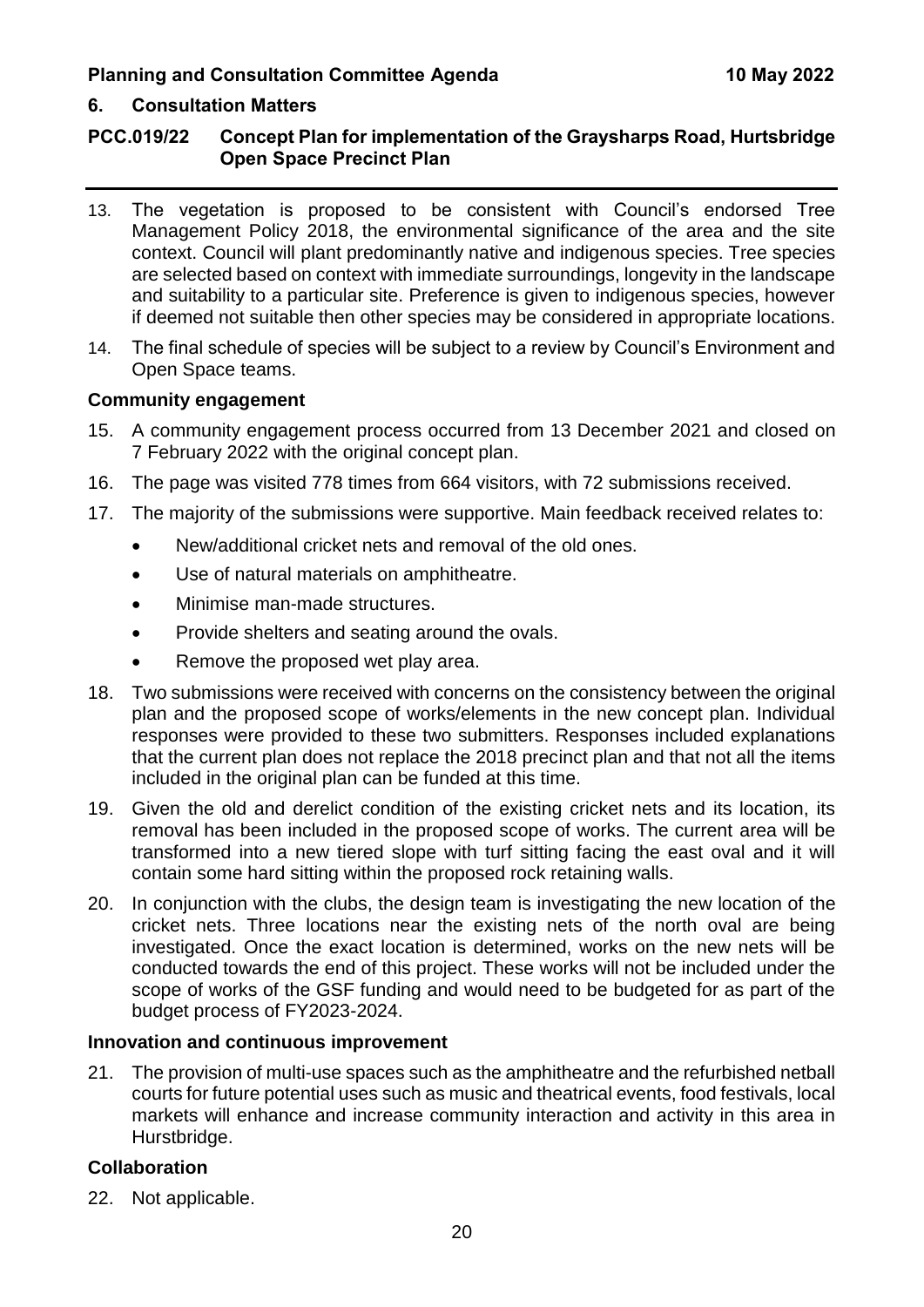## **6. Consultation Matters**

## **PCC.019/22 Concept Plan for implementation of the Graysharps Road, Hurtsbridge Open Space Precinct Plan**

## **Budget implications**

- 23. The total budget allocated for this project is \$2.925M, with contributions as follows:
	- Growing Suburbs Fund: \$2.0 million
	- Council: \$0.925 million

## **Relevant law**

24. Not applicable.

## **Regional, state and national plans and policies**

- 25. The Graysharps Open Space Precinct project is supported by the following strategies: Internal:
	- Municipal Health & Wellbeing Plan
	- Recreation Trails Report
	- Open Space Strategy
	- Nillumbik Lifetime Play Strategy
	- Nillumbik Playground and Audit Strategy
	- Youth Strategy
	- **Gender Equity Framework**
	- Disability Action Plan
	- Tree Management Policy 2018.

## External:

- Northern Regional Trails Strategy 2016
- **Eastern Regional Trails Strategy 2018**
- Outer Eastern Region Mountain Bike Strategy 2020
- Victoria Cycle Tourism Action Plan 2011-2015
- Recreation and Leisure Strategy 2022-2030 (under draft)
- Active Victoria Framework 2017-2021
- VicHealth Physical Activity 2019-2023.

## **Conflicts of interest**

26. Officers who have been involved in the preparation of this report declare that they do not have a conflict of interest in the subject matter of this report.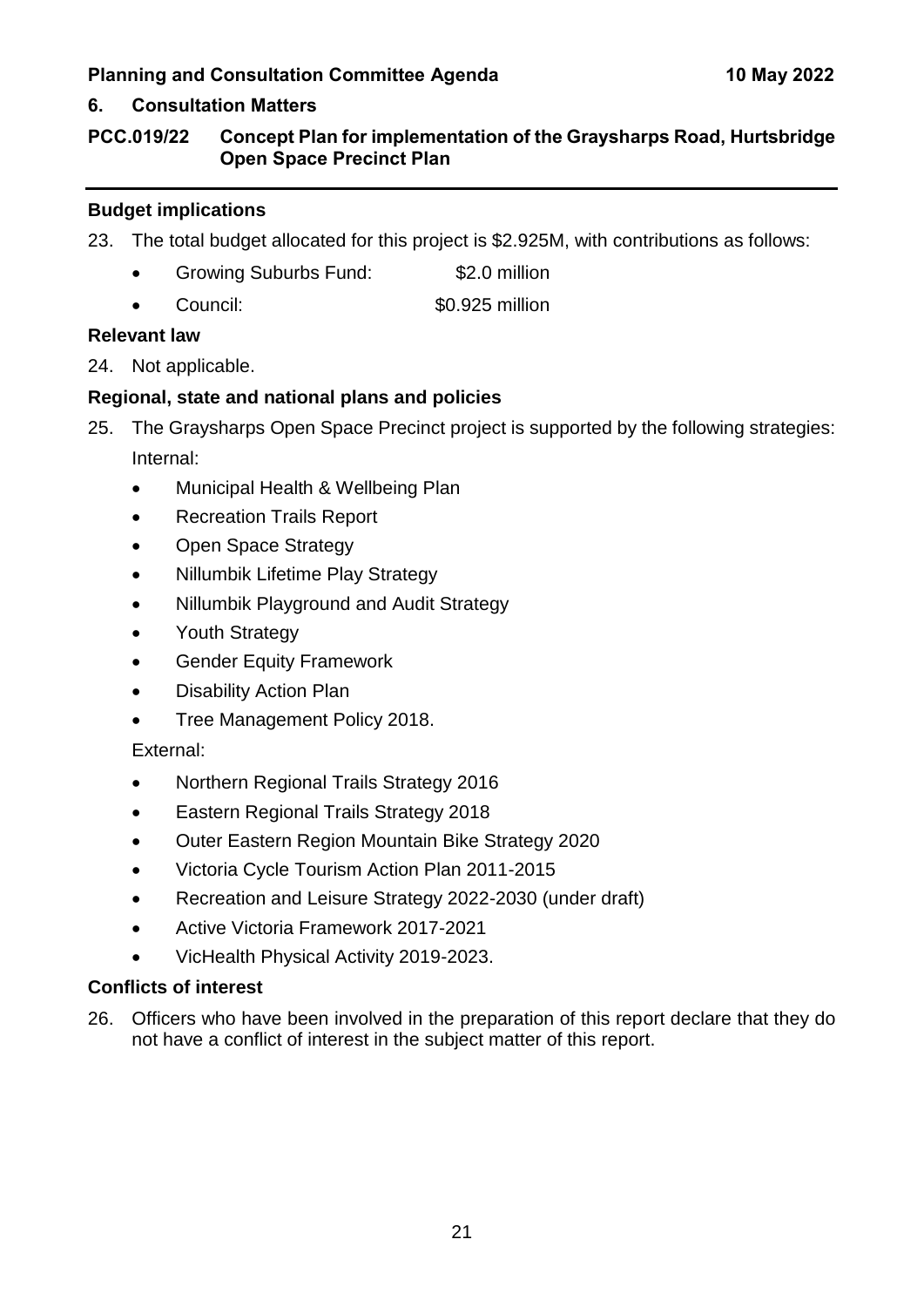## **6. Consultation Matters**

**PCC.019/22 Concept Plan for implementation of the Graysharps Road, Hurtsbridge Open Space Precinct Plan**

## THIS PAGE WAS LEFT INTENTIONALLY BLANK